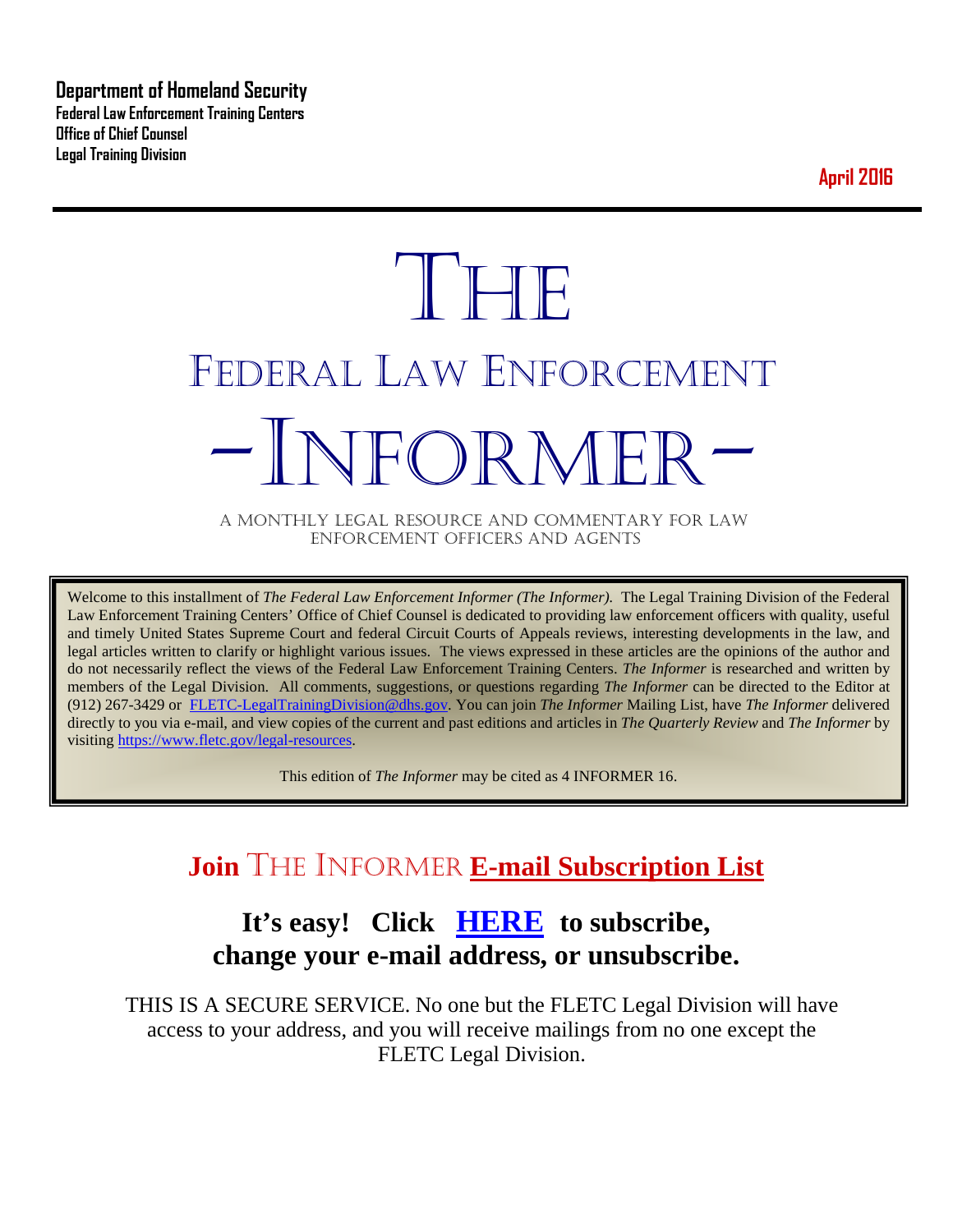# **The Informer – April 2016**

# **Article**

#### **The Fifth Amendment and Compelling Unencrypted Data, Encryption Codes and/or Passwords (Part 2)**..........................................................................................**[5](#page-4-0)**

By Robert Cauthen, Assistant Division Chief, Office of Chief Counsel/Legal Division, Federal Law Enforcement Training Centers, Glynco, Georgia

### **Case Summaries**

# **[Circuit Courts of Appeals](#page-10-0)**

#### **[First Circuit](#page-10-1)**

| United States v. Sanchez: Whether officers had reasonable suspicion to conduct a<br>Terry stop and Terry frisk of the defendant, and whether the booking officer was<br>required to <i>Mirandize</i> the defendant before asking him standard booking questions11 |
|-------------------------------------------------------------------------------------------------------------------------------------------------------------------------------------------------------------------------------------------------------------------|
| <b>United States v. Cardona:</b> Whether an officer established reasonable suspicion                                                                                                                                                                              |
| <b>Fifth Circuit</b>                                                                                                                                                                                                                                              |
| United States v. Danhach: Whether officers lawfully entered and remained inside                                                                                                                                                                                   |
| <b>Seventh Circuit</b>                                                                                                                                                                                                                                            |
| <b>United States v. Rivera:</b> Whether officers established probable cause to conduct a                                                                                                                                                                          |
| United States v. Hill: Whether an officer established reasonable suspicion to conduct                                                                                                                                                                             |
| United States v. Guidry: Whether an officer unlawfully prolonged the duration of<br>a traffic stop to allow another officer to conduct a dog sniff of the defendant's vehicle16                                                                                   |
| <b>Eighth Circuit</b>                                                                                                                                                                                                                                             |
| United States v. Mshihiri: Whether an officer established probable cause to obtain<br>a search warrant, and whether the defendant was in custody for Miranda purposes                                                                                             |
| United States v. Diriye: Whether officers established reasonable suspicion to conduct                                                                                                                                                                             |
| <b>United States v. Campos:</b> Whether moving the defendant's bicycle off a sidewalk<br>so it would not impede pedestrian traffic constituted a Fourth Amendment search19                                                                                        |
| <b>Ninth Circuit</b>                                                                                                                                                                                                                                              |
| <b>United States v. Lara:</b> Whether the warrantless search of a probationer's cell                                                                                                                                                                              |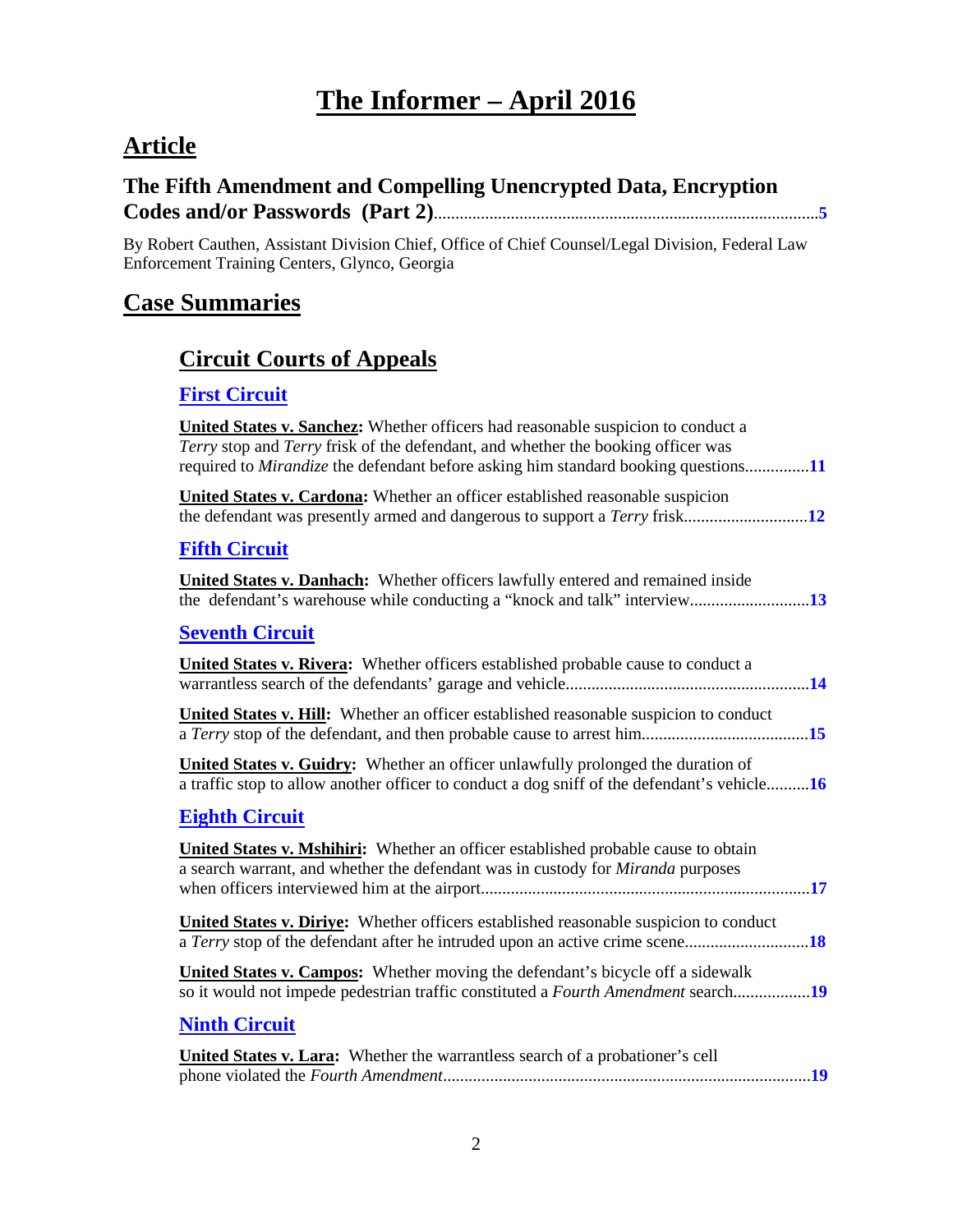| <b>United States v. Lundin:</b> Whether officers conducted a lawful "knock and talk" |  |
|--------------------------------------------------------------------------------------|--|
| after they went to the defendant's house with the intent to arrest him without a     |  |
| warrant, and whether exigent circumstances justified the officers' warrantless entry |  |
|                                                                                      |  |
|                                                                                      |  |

#### **[Tenth Circuit](#page-21-0)**

| United States v. Carloss: Whether officers violated the Fourth Amendment after they |  |
|-------------------------------------------------------------------------------------|--|
| ignored "No Trespassing" signs and went onto the porch of the defendant's house to  |  |
|                                                                                     |  |
|                                                                                     |  |

**United States v. Mendoza**: Whether the defendant's consent to search was valid.................**[23](#page-22-0)**

 $\bullet$ 

# **FLETC Informer Webinar Series**

#### **1**. **Law Enforcement Legal Refresher Training**

2-hour webinar presented by Bruce-Alan Barnard, FLETC Legal Division. This webinar focuses on *Fourth* and *Fifth Amendment* law and is designed to meet the training requirements for state and federal law enforcement officers who have mandated two-hour legal refresher training requirements.

#### **Date and Time: Tuesday May 10, 2016 2:30 p.m. EDT**

**To join this webinar: <https://share.dhs.gov/informer>**

#### ♦

#### **2. Curtilage: Crossing the Invisible Line**

1-hour webinar presented by Bruce-Alan Barnard, Attorney / Instructor, FLETC Legal Division. This webinar will review the concept of curtilage, why it is important for law enforcement officers to understand it, and some of the challenges officers will face when trying to determine if a particular area is deemed to be curtilage.

#### **Date and Time: Tuesday May 17, 2016 2:30 p.m. EDT**

**To join this webinar: <https://share.dhs.gov/informer>**

#### ♦

#### **3. Constitutional Law**

1-hour webinar presented by Bruce-Alan Barnard, Attorney / Instructor, FLETC Legal Division. This webinar will provide an overview of the first 8 amendments to the United States Constitution, and their application to law enforcement officers.

#### **Date and Time: Wednesday June 1, 2016 2:30 p.m. EDT.**

To join this webinar: **<https://share.dhs.gov/informer>**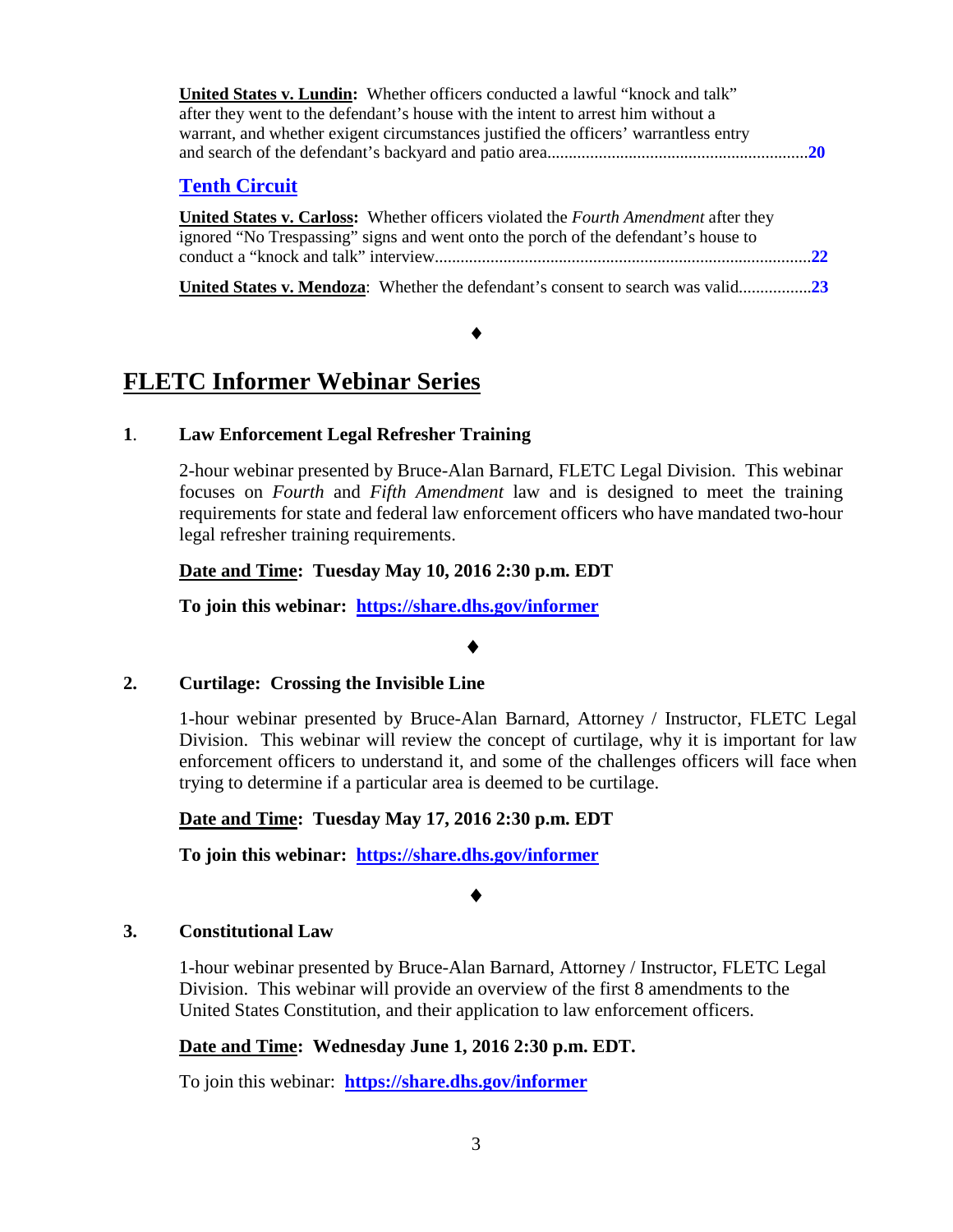# **To participate in a FLETC Informer Webinar:**

- 1. Click on the link to access the Homeland Security Information Network (HSIN).
- 2. If you have a HSIN account, enter with your login and password information.
- 3. If you do not have a HSIN account click on the button next to "Enter as a Guest."
- 4. Enter your name and click the "Enter" button.
- 5. You will now be in the meeting room and will be able to participate in the webinar.
- 6. Even though meeting rooms may be accessed before a webinar, there may be times when a meeting room is closed while an instructor is setting up the room.
- 7. Meeting rooms will be open at least one-hour before a scheduled webinar.
- 8. Training certificates will be provided at the conclusion of each webinar.

**\*\*\*\*\*\*\*\*\*\*\*\*\*\*\*\*\*\*\*\*\*\*\*\*\*\*\*\*\*\*\*\*\*\*\*\*\*\*\*\*\*\*\*\*\*\*\*\*\*\*\*\*\*\*\*\*\*\*\*\*\*\*\*\*\*\*\*\*\*\*\*\*\*\*\***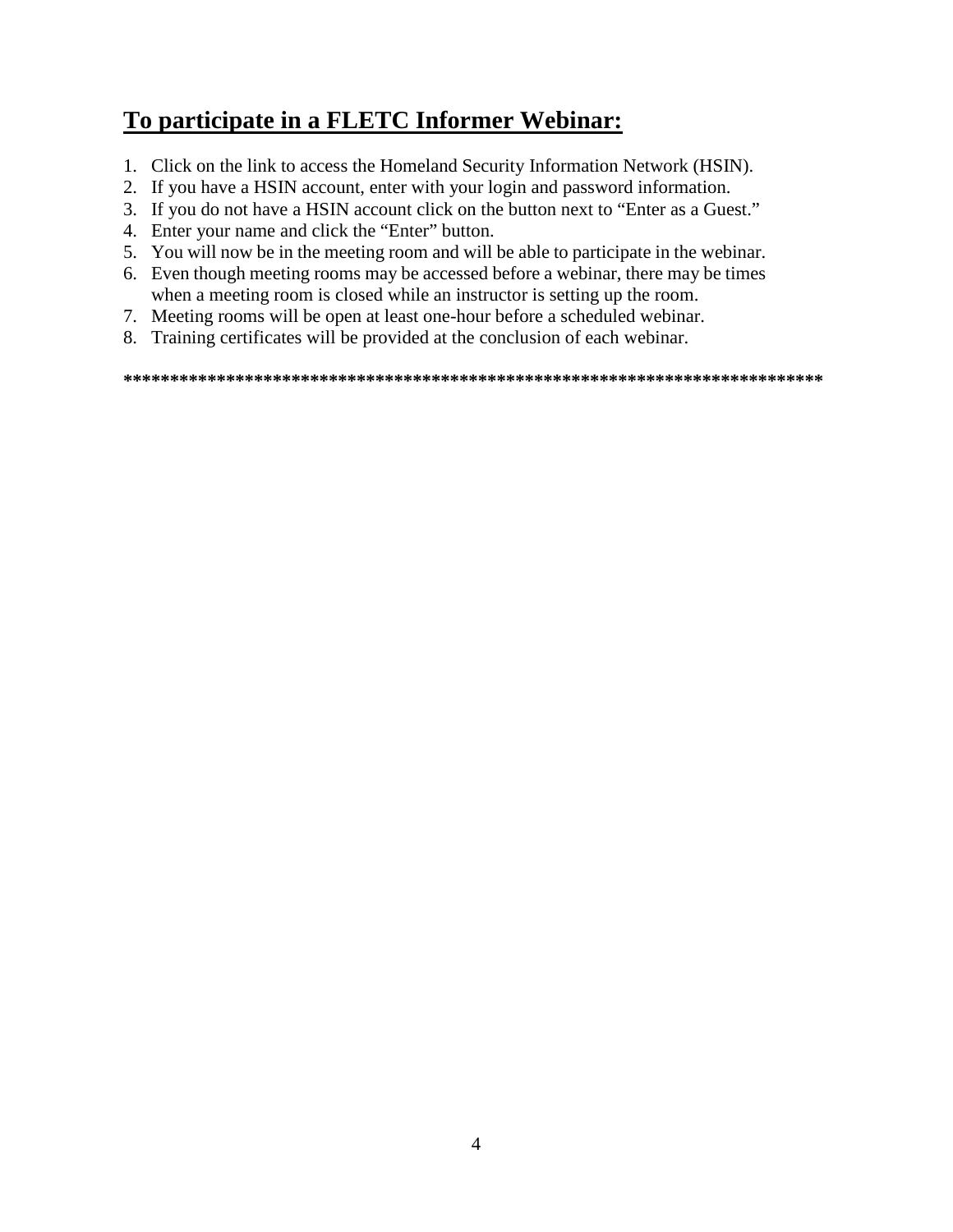# <span id="page-4-0"></span>**The Fifth Amendment and Compelling Unencrypted Data, Encryption Codes and/or Passwords**

By

Robert Cauthen Assistant Division Chief Office of Chief Counsel/Legal Division Federal Law Enforcement Training Centers Glynco, Georgia

#### **Part 2 of 2**

Part 1 of this article looked at the Fifth Amendment Self-Incrimination Clause and three United States Supreme Court decisions that form the underpinnings of the legal analysis concerning documents and data on electronic devices. Part 2 will discuss federal case law governing whether, and if so how, the government can compel a suspect or defendant to disclose a password or encryption code or produce an unencrypted version of data already lawfully in the government's possession.[1](#page-4-1)

#### ELECTRONIC OR DIGITAL DOCUMENTS, WRITINGS, AND DATA

We live in a digital and increasingly paperless world. Computers, tablets, electronic storage media, electronic devices, and cell and smart phones have permeated, perhaps saturated, our business and personal cultures. Documents, data, communications, and writings – potential evidence of crimes – are created, transmitted, and stored electronically. What if the government lawfully obtains the device but can't access the data on it because it is password protected? What if access to the data is accomplished, but it is gibberish because it is encrypted? Can the defendant/suspect be compelled to provide the password/encryption code? Can the defendant/suspect be compelled to provide an unencrypted version of the data already in the government's lawful possession?

Only a few federal courts have addressed these questions.

#### COMPELLING THE PRODUCTION OF A PASSWORD OR ENCRYPTION CODE

#### *Doe v. United States***, 487 U.S. 201, 108 S. Ct. 2341 (1988)**

In this case, the government filed a motion for an order directing Doe to sign a consent directive authorizing banks in the Cayman Islands and Bermuda to disclose records of his accounts.

The Supreme Court held that compelling Doe to sign the consent directive was not protected by the privilege against self-incrimination because neither the form itself nor the act of signing it were testimonial communications. The Court stated that compelling Doe to sign the form was "more like 'be[ing] forced to surrender a key to a strongbox containing incriminating

<span id="page-4-1"></span> $<sup>1</sup>$  This article will not address whether third parties, such as technology companies or internet service providers</sup> (ISPs) can be compelled to give the government access to another's password protected devices and files and unencrypted data.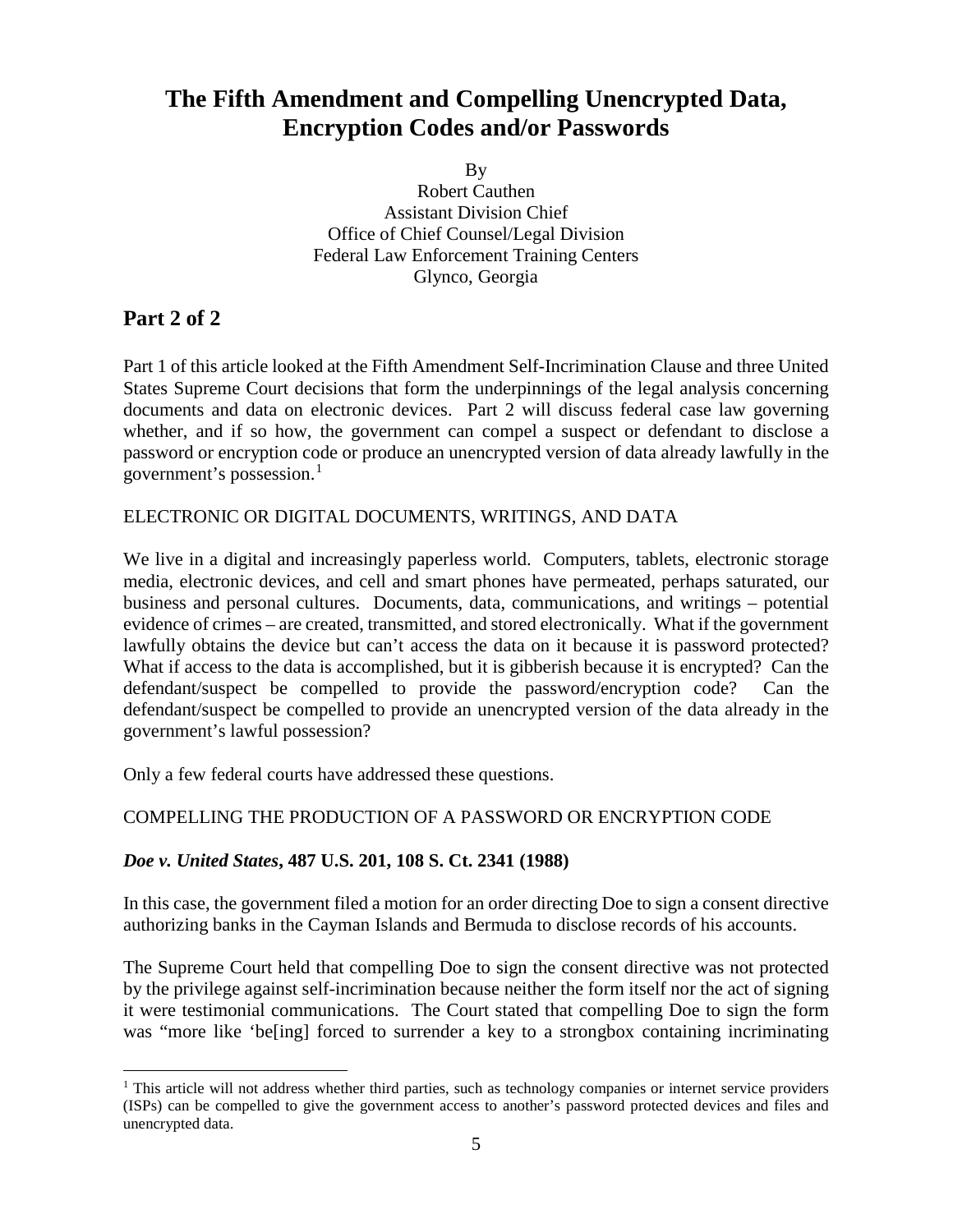documents' than it is like 'be[ing] compelled to reveal the combination to [petitioner's] wall safe.'" *Doe*, footnote 9 at 219.

Is a password or encryption code the key to the strongbox or the combination to the wall safe?

#### *United States v. Kirschner***, 823 F. Supp. 2d 665 (E.D. Mich. 2010)**

In this child pornography case, a grand Jury issued a witness subpoena (not a subpoena duces tecum) commanding Kirschner to appear and testify. It required him to provide "…all passwords used or associated with the…the computer…and any files." Kirschner filed a Motion to Quash the subpoena asserting his Fifth Amendment privilege against selfincrimination. The district court agreed with Kirschner and quashed the subpoena.

The court held that testimony providing a password is a "testimonial communication." The password itself is testimonial evidence because it reveals the contents of the mind.<sup>[2](#page-5-0)</sup> The court's ruling turns on a traditional view of what is "testimonial." "In this case, the government is not seeking documents or objects – it is seeking testimony from the defendant, requiring him to divulge through his mental processes his password – that will be used to incriminate him." The court reasoned that compelling Kirschner to testify to the password is more like compelling him to provide the combination to the wall safe than the key to the strongbox containing incriminating documents.

The court also held that a grant of act of production immunity under 18 U.S.C. §6002 is insufficient to overcome the defendant's Fifth Amendment protection. Even if the password was not, in and of itself, incriminating, it may lead to incriminating evidence becoming a link in the chain of evidence. In other words, any files or data discovered by accessing the computer would be a "derivative use" of compelled testimonial evidence, the password.

#### *United States v. Pearson***, 2006 U.S. Dist. LEXIS 32982 (N.D.N.Y. 2006)**

Pursuant to several search warrants, investigators seized numerous computers and storage media, including thumb drives and CDs. Some files on them were password protected. A second superseding indictment contained over 70 counts. The government issued a trial subpoena for "Any and all passwords, keys, and/or log-ins used to encrypt any and all files…." The defendant filed a Motion to Quash the subpoena based on the Fifth Amendment privilege against self-incrimination.

The government argued that, based on e-mails they had seized, the passwords would be so lengthy and complicated the defendant likely wrote them down. Therefore, as a document previously, voluntarily created, it would not be testimonial evidence. The defendant did not respond to that argument but, instead, argued that "[w]hile the content of the seized materials may not be protected by the Fifth Amendment because the production of said materials was not compelled or testimonial," the "act of producing the decryption information … would violate the Fifth Amendment because it would 'communicate testimonial aspects as to the existence of the documents, possession or control of the documents, or the authenticity of the documents.'"

<span id="page-5-0"></span> <sup>2</sup> See also *SEC Civil Action v. Huang*, 2015 U.S. Dist. LEXIS 127853 (E.D. Pa. 2015); *U.S. v. Rogozin*, 2010 U.S. Dist. LEXIS (W.D.N.Y. 2010).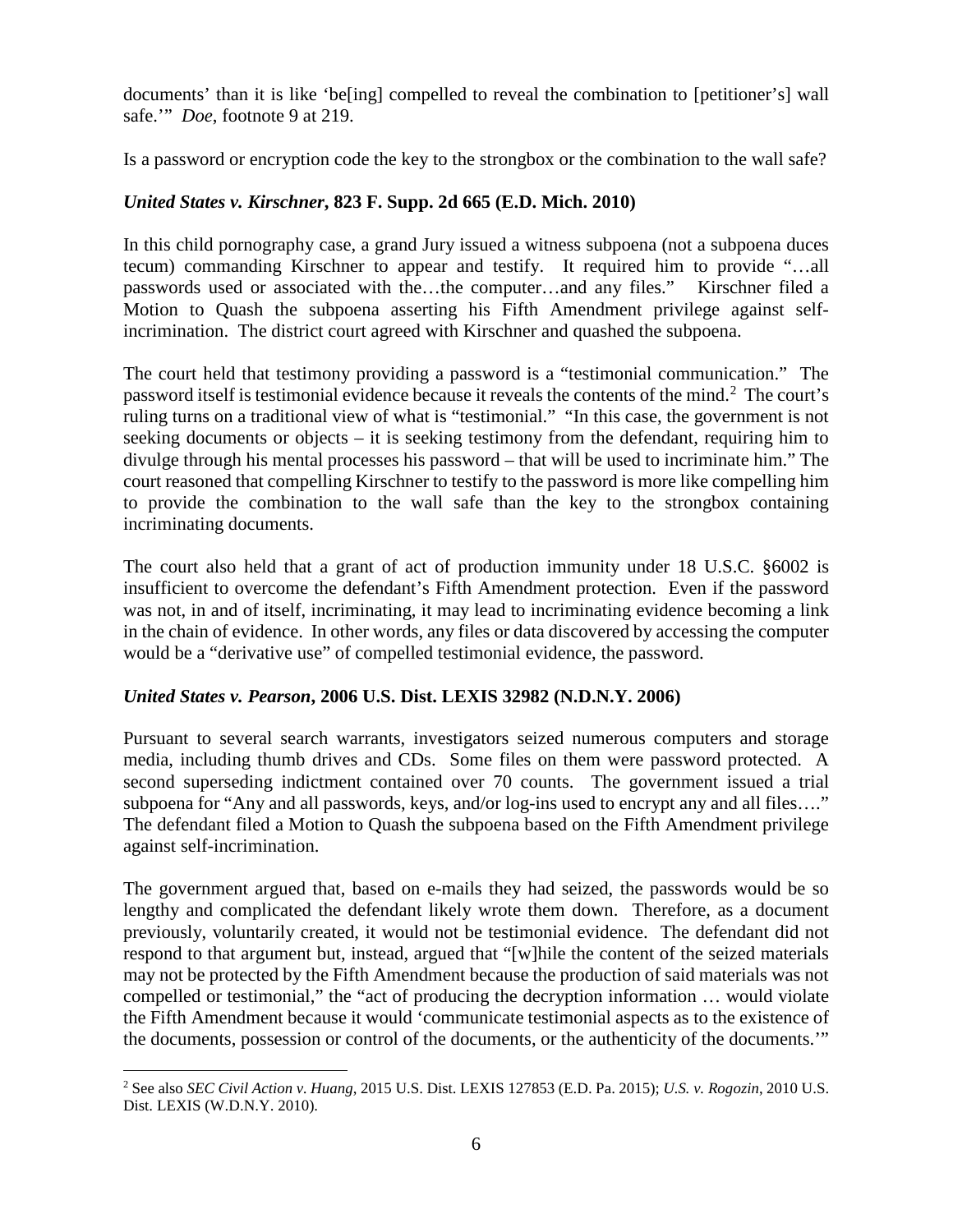The court addressed the Fifth Amendment issues, but then reserved ruling on the Motion to Quash until after a further hearing.

The court noted that, by proceeding directly to the "act of production" argument, defendant essentially conceded that the password itself carries no Fifth Amendment privilege.

The court stated the testimonial aspect of production is minimized if not eliminated when the existence, ownership, control, or authenticity of the document (or thing) is a "forgone [gone]" conclusion.

"[T]he act of producing [otherwise unprivileged documents] in response to a subpoena may require incriminating testimony in two situations: (1) if the existence and location of the subpoenaed papers are unknown to the government; or (2) where production would implicitly authenticate the documents." Because the files were already in the government's possession, because forensic examination had established the existence and use of encryption software on the files, and because the government had information from the defendant that he intended to encrypt certain files, knowledge of the actual password would add little to what the government already knew about their existence and location. The court decided to hold a factual hearing to determine whether the government can authenticate the files by evidence other than the production of the password. There is no further order on the defendant's Motion to Quash.

The last action on the case was an appeal of a restitution amount awarded after a guilty plea. *United States v. Pearson*, 570 F. 3d 480 (2d Cir. 2009).

Can the suspect be compelled to provide the password or encryption code? Probably so, if the government can satisfy the court that it's written down or otherwise documented and, therefore, not a compelled testimonial communication and can either establish the "foregone conclusion" doctrine to overcome the act of production privilege or if the court grants use and fruits immunity.

#### COMPELLING THE PRODUCTION OF AN UNENCRYPTED VERSION OF A DOCUMENT ALREADY IN THE LAWFUL POSSESSION OF THE GOVERNMENT

What if, rather than compelling a password or encryption code, the government seeks instead to compel the production of an unencrypted version of a document or data already in its lawful possession?

#### *In re: Grand Jury Subpoena to Boucher***, 2009 U.S. Dist. LEXIS 13006 (D. Vt. 2009)**

In this child pornography case, an initial border search revealed a file named "2yo getting raped during a diaper change," which had last been opened 6 days before. A consent search of a laptop computer, including part of a Z drive<sup>[3](#page-6-0)</sup>, revealed suspected child pornography. The laptop was seized and a search warrant obtained, but the subsequent search of Z drive was blocked by password.

The government issued a grand jury subpoena for "all documents, whether in electronic or paper form, reflecting any passwords used or associated with" the seized laptop. Boucher sought to

<span id="page-6-0"></span><sup>&</sup>lt;sup>3</sup> On request, Boucher entered the password to the Z drive and allowed the agent to view it.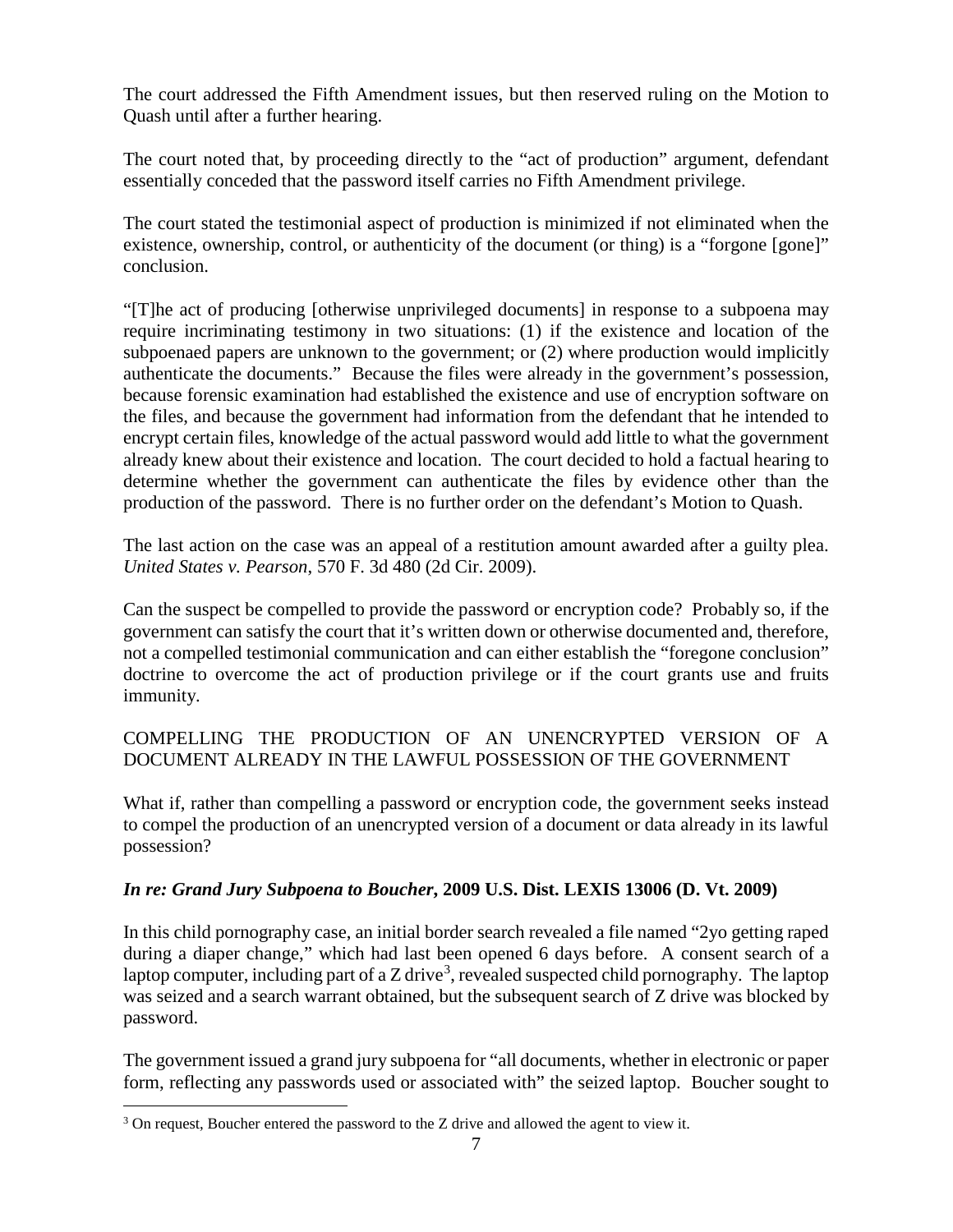quash the subpoena, asserting his Fifth Amendment privilege against self-incrimination. The Magistrate Judge granted the motion and quashed the subpoena. The government appealed to the district court.

In its appeal, the government stated that "it does not in fact seek the password for the encrypted hard drive, but requires Boucher to produce the contents of his encrypted hard drive in an unencrypted format by opening the drive before the grand jury." Then, in oral argument and post-argument submissions, the government stated that it intended only to require Boucher to provide an unencrypted version of the drive to the grand jury.<sup>[4](#page-7-0)</sup>

The district court held there is no question the contents of the laptop were voluntarily prepared or compiled and are not testimonial, and therefore not protected by the Fifth Amendment. The district court also held the "foregone conclusion" doctrine applies because the government already knew of the Z drive and the files on  $it^5$  $it^5$ , and can establish authenticity because the laptop was in Boucher's car, he had already admitted it was his, and he had previously provided the government with access to the Z drive.

#### *United States v. Fricosu***, 841 F. Supp. 2d 1232 (D. Colo. 2012), appeal denied by, stay denied by** *Fricosu v. United States***, 2012 U.S. App. LEXIS 3561 (10th Cir. Colo. Feb. 21, 2012)**

In this real estate fraud/mortgage fraud case, three computers were seized pursuant to a search warrant. One of the computers, the one found in Fricosu's bedroom, was password protected. The government sought a writ pursuant to the All Writs Act, 28 U.S.C. § 1651, to compel production of the unencrypted contents of the computers.

Fricosu's ex-husband was serving a sentence in state prison. A telephone conversation between him and Fricosu was taped not long after the search warrant was served. During the conversation, Fricosu said things that established that the computer was hers and that she knew the files were there and password protected. In addition, the registry key of the computer identified it as hers.

The district court held that the All Writs Act enables the court to issue orders to effectuate an existing search warrant. The court also held the contents of the computer were not privileged because they were voluntarily prepared or compiled. The court held the government had met its burden of showing by a preponderance of the evidence that the "foregone conclusion" doctrine applied to overcome any "act of production" protection. The government knew of the existence and locations of the files. There is no requirement that the government know of the specific content of any specific files. The government can independently establish the authenticity of the documents on the computer.

The court issued the Writ but prohibited the government from using Fricosu's act of producing

<span id="page-7-0"></span> <sup>4</sup> Perhaps the government again changed the request because it was concerned that the act of opening it up in front of the grand jury would communicate to them that Boucher knows the password, knows there are protected files, and that he has access to them, triggering "act of production" and "derivative use" protections.

<span id="page-7-1"></span><sup>5</sup> The court held that the government does not have to show it knows of the incriminatory *contents* of the sought files.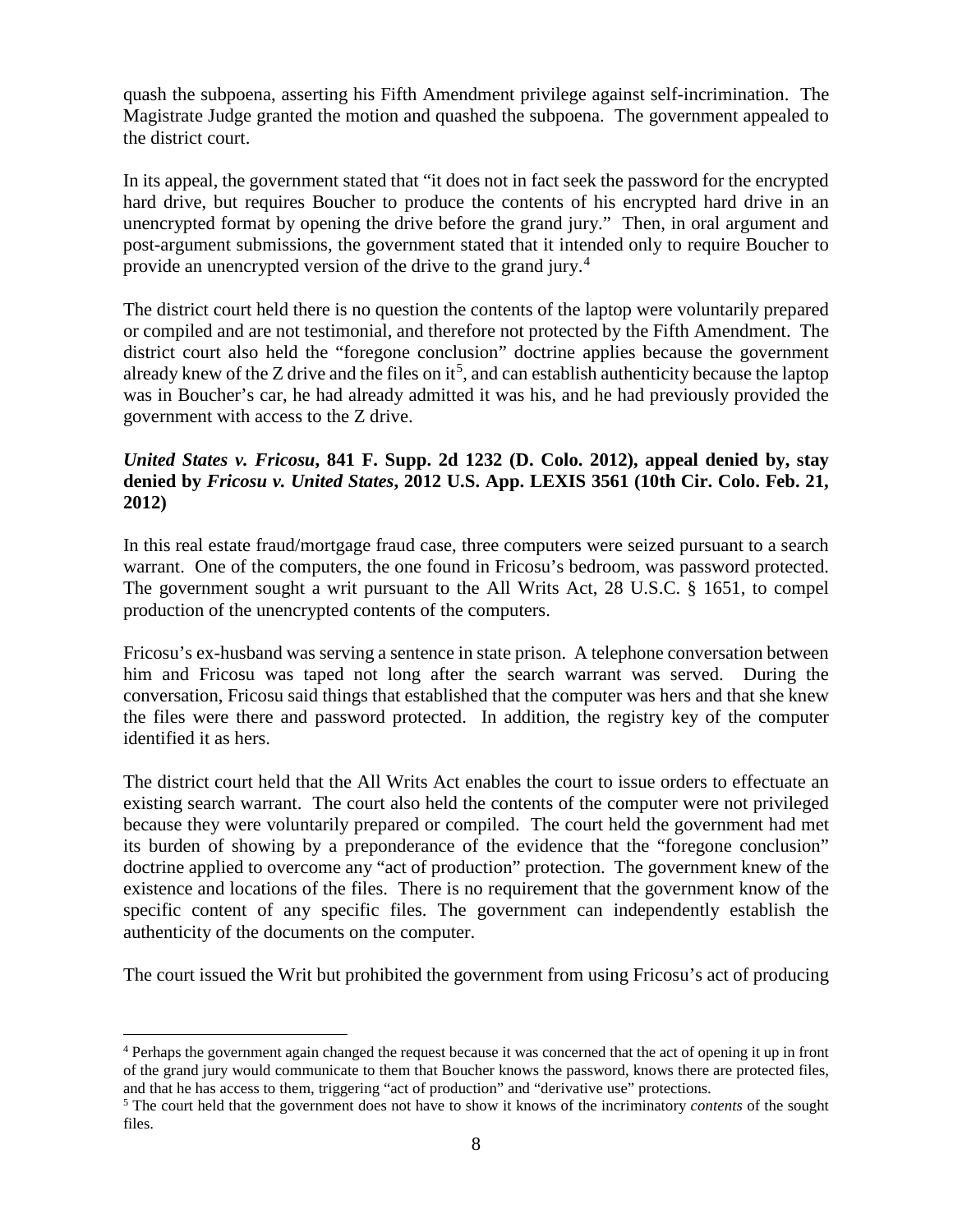the unencrypted documents/data against her in any way.[6](#page-8-0)

#### *In re: Grand Jury Subpoena Duces Tecum Dated March 25, 2011: U.S. v. John Doe***, 670 F.3d 1335 (11th Cir. 2012)**

In this child pornography case, a search warrant was issued to seize all digital media, as well as any encryption devices or codes necessary to access such media. Certain portions of the data on the hard drives of Doe's seized laptops and external hard drives were encrypted and inaccessible. [7](#page-8-1)

A grand jury subpoena duces tecum was issued requiring Doe to produce the "unencrypted contents" of the devices and "any and all containers and folders thereon." In response, Doe invoked his Fifth Amendment privilege against self-incrimination. A show cause hearing was held at which the government requested the district court grant Doe immunity pursuant to 18 U.S.C. §6002, limited only to the use of Doe's production of the unencrypted contents but not to the use of the contents as evidence in a criminal prosecution. (In other words, no derivative use immunity.) The focus of the hearing was "whether the Fifth Amendment would bar the government from establishing before a petit jury—say, if Doe were indicted for possession of child pornography in violation of 18 U.S.C. § 2252—that the decrypted contents (child pornography) were Doe's because (1) the hard drives belonged to Doe (which was not in dispute), and (2) contained child pornography. Doe contended the establishment of point (2) would constitute the derivative use of his immunized grand jury testimony. That is, by decrypting the contents, he would be testifying that he, as opposed to some other person, placed the contents on the hard drive, encrypted the contents, and could retrieve and examine them whenever he wished."<sup>[8](#page-8-2)</sup> The district court issued the order on the government's terms. Doe again refused to decrypt the contents asserting the use of the contents as evidence against him would be a derivative use prohibited by the Fifth Amendment.<sup>[9](#page-8-3)</sup> The district court held Doe in contempt and ordered him incarcerated. Doe appealed.

On appeal, the Eleventh Circuit reversed the district court's order holding Doe in contempt. The court held that the decryption and production of the contents is testimonial and privileged. Doe's production of the unencrypted files would be more than just a physical, nontestimonial transfer. Requiring Doe to use a decryption code is akin to compelling the combination to a wall safe because both demand the use of the contents of the mind, and the production could imply incriminating factual statements.

The court held the "foregone conclusion" doctrine was not applicable because the explicit and implicit factual communications associated with decryption and production were not foregone conclusions. The government failed to show with "reasonable certainty" that it knew any files existed at all (the specific file name is not necessary), knew any files were located on the encrypted hard drives<sup>10</sup>, could independently authenticate any such files, or that Doe could access and decrypt any such files.

<span id="page-8-0"></span> <sup>6</sup> In response, Fricosu claimed to not remember the password. About a month later, her ex-husband handed police a list of passwords one of which worked rendering the Fifth Amendment issues moot.

<span id="page-8-1"></span><sup>7</sup> The contents were encrypted using software called "TrueCrypt."

<span id="page-8-2"></span><sup>8</sup> *Doe at 1339*.

<span id="page-8-3"></span><sup>&</sup>lt;sup>9</sup> Doe also asserted that he was unable to decrypt the contents.

<span id="page-8-4"></span> $10$  On cross-examination, the government's forensic examiner testified that blank space appeared as random characters and conceded that it could not be distinguished from encrypted data.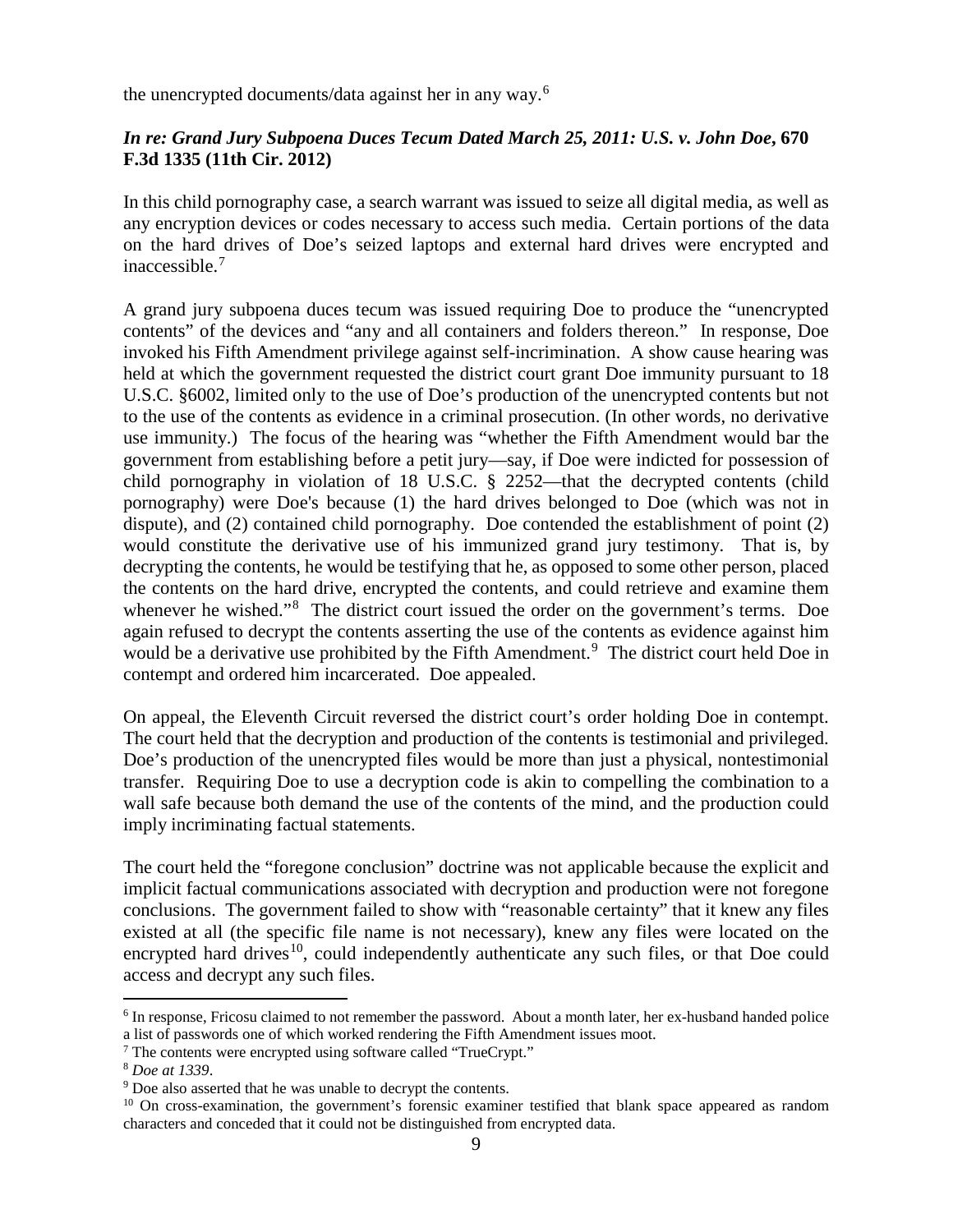Regarding the grant of immunity, the court held the act of production immunity granted was not synonymous with "use and derivative use" immunity under 18 U.S.C. §6002. Use and derivative use immunity establishes the critical threshold to overcome an individual's invocation of the Fifth Amendment privilege against self-incrimination. No more protection is necessary; no less protection is sufficient. There is no provision under §6002 for just "act of production" immunity. The limited immunity grant under § 6002 was insufficient to overcome Doe's protection.

#### INVESTIGATIVE PRACTICES

Even though the law on applying well established Fifth Amendment self-incrimination principles to passwords and encryption codes is in its infancy, there is guidance in the relatively few federal cases that criminal investigators can use when confronted with these circumstances.

When relevant data is believed to be on a device, ask for passwords and encryption codes. Ask the target or suspect.<sup>[11](#page-9-0)</sup> Ask the owner or apparent owner of the device. Determine if others have knowledge of, access to, and use of the device, and ask them. The Fifth Amendment is not violated if the response is voluntarily.

Look for and seize passwords and encryption codes. People have so many user names and passwords these days that they often write them down or otherwise record them and keep them handy for use when required, especially when, as in *Pearson*, the password is lengthy and complicated. Or, in the alternative, they use the same password for access to multiple accounts, devices, folders, and documents.

A search warrant should specifically authorize the search for and seizure of passwords and encryption codes.

Establish the "foregone conclusion" doctrine. Gather facts that establish the suspect's ownership of, possession of, access to, and/or use of the device, knowledge of the contents on the device, knowledge that the data is password protected or encrypted, and the ability to decrypt the contents. The court must be convinced to a reasonable certainty<sup>12</sup> that the act of production protection will add nothing to what the government already knows and can prove.

When confronted with password protected or encrypted data and the suspect/defendant refuses to give the password or encryption code, ask for an "unencrypted copy" of the data. A grand jury subpoena duces tecum will work when issued prior to the indictment. A trial subpoena duces tecum will work after formal charging.

Immunity under 18 U.S.C. §6002 will overcome potential act of production protection. In order to avoid "derivative use" protection and be able to use the produced unencrypted data as evidence in the criminal prosecution, establish the same facts as those required for the "foregone conclusion" doctrine.

<span id="page-9-0"></span> <sup>11</sup> *United States v. Gavegnano*, 305 Fed. Appx. 954 (4th Cir. 2009) (unpublished decision); *United States v. Furman*, 2015 U.S. Dist. LEXIS 31099, 2015 WL 1061956, at \*2 (D. Minn. Mar. 11, 2015)(government obtained password for locked device by asking defendant for it); *United States v. Graham*, 2014 U.S. Dist. LEXIS 88796, 2014 WL 2922388, at \*3 (same).

<span id="page-9-1"></span><sup>&</sup>lt;sup>12</sup> In *Fricosu*, supra, the court applied a preponderance of the evidence standard.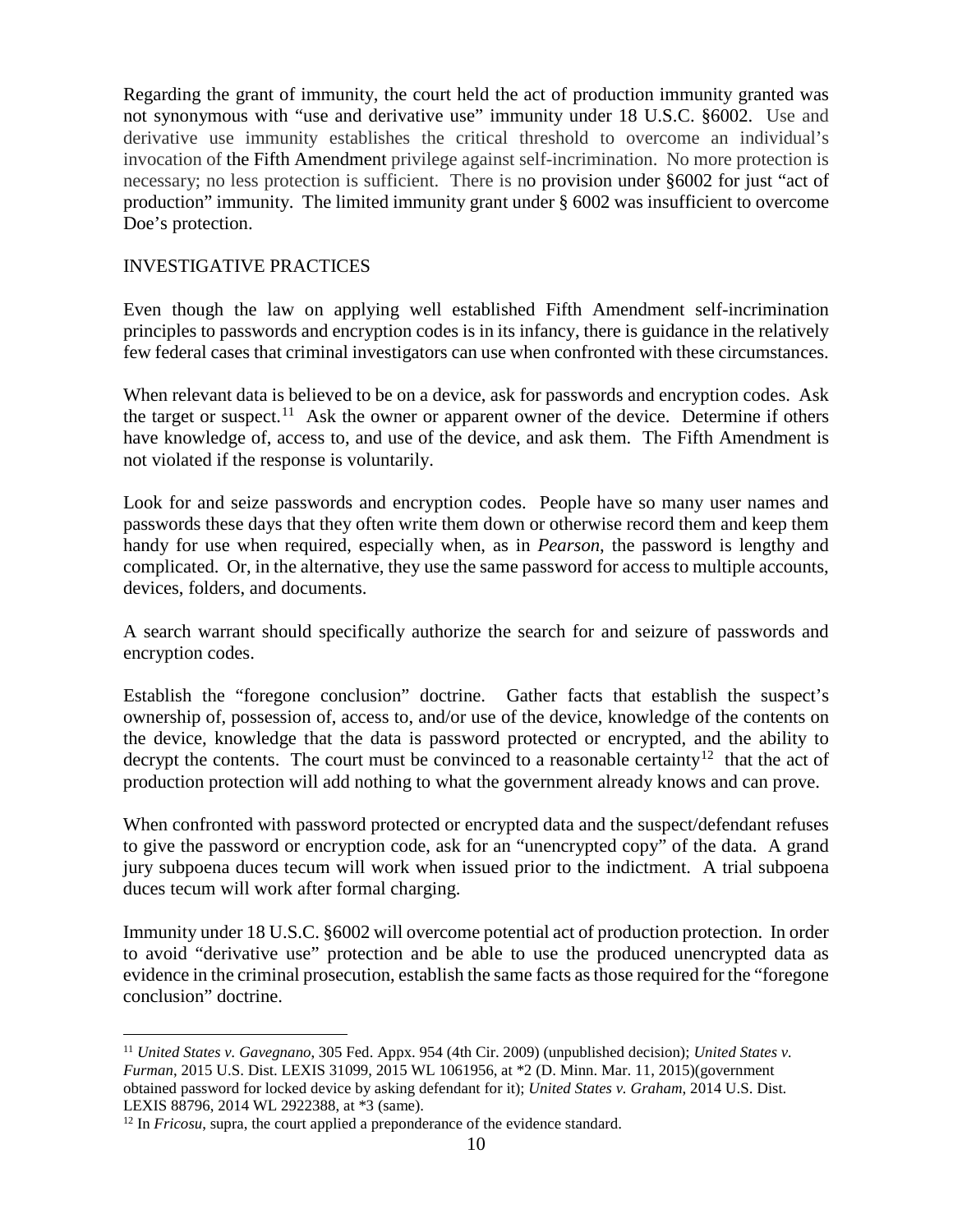# CASE SUMMARIES Circuit Courts of Appeal

# <span id="page-10-1"></span><span id="page-10-0"></span>**First Circuit**

#### <span id="page-10-2"></span>**United States v. Sanchez, 2016 U.S. App. LEXIS 5392 (1st Cir. Mass. Mar. 23, 2016)**

A confidential informant (CI) called Officer Templeman and reported that an Hispanic male standing near a green Ford Taurus on the corner of Main and Calhoun Streets had a black semiautomatic handgun in his waistband and crack cocaine in his pocket. The CI described the man as being approximately 5'5" tall, and wearing a white t-shirt and black cargo-style pants. When Officer Templeman asked the CI how he knew about the gun and the crack, the CI replied that he had personally "seen" them. The CI had given Officer Templeman reliable information in the past that had led to arrests and convictions for drug and firearms related crimes. In addition, Officer Templeman knew the CI's name, phone number and address, and as far as Templeman knew, the CI had never given him false information.

After receiving the tip, Officer Templeman and other officers immediately went to the location indicated by the CI. Once there, the officers saw a green Ford Taurus and a man matching the description provided by the CI. Officer Templeman recognized the man as Sanchez, a suspected gang member with a known felony conviction for a drug offense. After conducting surveillance for ten minutes, Officer Templeman saw Sanchez touch his waistband in a way that reminded Templeman how he checks his own waistband when he carries a concealed handgun. In addition, Templeman saw the outline of an object under Sanchez's shirt near his waistband. Based on these observations as well as his training and experience, Officer Templeman directed the other officers to detain and frisk Sanchez. One of the officers frisked Sanchez and found a handgun in Sanchez's waistband. The officer then arrested Sanchez and discovered crack cocaine in Sanchez's pocket during the search incident to arrest. The total time from the CI's call to Sanchez's arrest was approximately 15 minutes.

The officers transported Sanchez to the jail. During the intake process, the booking officer asked Sanchez a series of standard biographical questions. In addition to asking Sanchez his name, date of birth, social security number, height and weight, the booking officer asked Sanchez if he was employed. Sanchez told the booking officer that he was a "drug dealer." The booking officer did not ask any follow-up questions concerning this remark and completed the booking process.

Sanchez was charged with several criminal offenses.

Sanchez filed a motion to suppress the firearm, cocaine and his "drug dealer" statement.

First, Sanchez argued information provided by the CI did not provide the officers reasonable suspicion to detain and then frisk him.

The court disagreed. Reasonable suspicion can be established by an informant's tip if the tip possesses sufficient indicia of reliability. Here, Officer Templeman knew the informant's identity, contact information, and that the informant's tips had proven reliable in the past. In addition, the CI gave detailed information concerning Sanchez's physical appearance, location,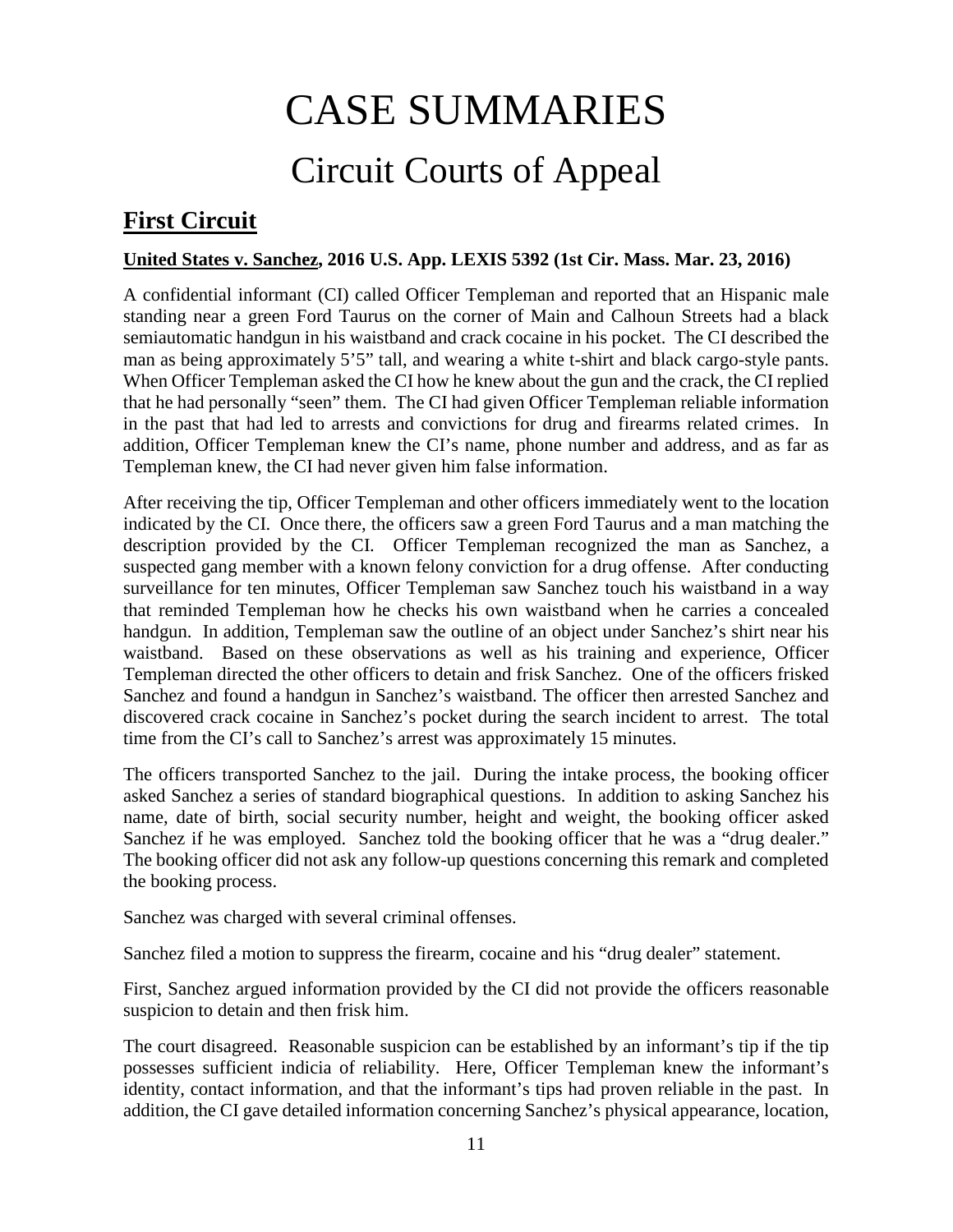gun and drug possession, which the CI stated he had personally observed. Finally, while conducting surveillance, Officer Templeman saw Sanchez touch his waistband in a manner consistent with checking for a concealed gun, and he knew that Sanchez's felony conviction prohibited him from lawfully possessing any firearms. Based on these facts, the court concluded the officers established reasonable suspicion to conduct a *Terry* stop and a *Terry* frisk on Sanchez.

Second, Sanchez argued that his "drug dealer" statement should have been suppressed because the officers had not advised him of his *Miranda* warnings before questioning him during booking process.

Again, the court disagreed. *Miranda* warnings must be provided when a person is subjected to custodial interrogation. Here, neither side disputed that Sanchez was in custody at the time of booking. However, the court noted it is well-settled that routine booking questions seeking background information are not considered "interrogation" for *Miranda* purposes. The booking questions exception is driven by the premise that questions concerning an arrestee's name, date of birth, social security number and employment status "rarely elicit an incriminating response, even when asked after arrest." In this case, the booking officer only asked Sanchez routine questions to complete the booking process, not to strengthen the government's case against Sanchez, as the booking officer did not ask any follow-up questions when Sanchez told him that he was employed as a drug dealer.

For the court's opinion: [http://cases.justia.com/federal/appellate-courts/ca1/15-1107/15-1107-](http://cases.justia.com/federal/appellate-courts/ca1/15-1107/15-1107-2016-03-23.pdf?ts=1458763208) [2016-03-23.pdf?ts=1458763208](http://cases.justia.com/federal/appellate-courts/ca1/15-1107/15-1107-2016-03-23.pdf?ts=1458763208)

\*\*\*\*\*

#### <span id="page-11-0"></span>**United States v. Cardona-Vicente, 2016 U.S. App. LEXIS 5750 (1st Cir. P.R. Mar. 29, 2016)**

A police officer conducted a traffic stop after he saw the driver of a Jeep was not wearing a seatbelt, a violation of Puerto Rico law. The officer received the vehicle's registration from the driver; however, the driver could not produce a driver's license. When the officer went around to the back of the Jeep to check the registration sticker, he saw Cardona, the passenger, grabbing at a fanny pack that was around his waist. Based on his experience, the manner in which Cardona grabbed the fanny pack led the officer to believe it contained a gun. In addition, Cardona appeared to be nervous. The officer asked Cardona if he had a license to carry a firearm. Cardona did not reply, but he looked down and acknowledged non-verbally that he did not have a license to carry a firearm. The officer then ordered Cardona out of the vehicle, touched the fanny pack and felt a gun. The officer unzipped the fanny pack and found a loaded handgun, ammunition, cash and fourteen baggies of cocaine. Cardona was arrested and charged with drug and firearm offenses.

While he conceded the traffic stop was lawful, Cardona claimed the evidence seized from the fanny pack should have been suppressed because the officer lacked reasonable suspicion to conduct a *Terry* frisk.

The court disagreed. The court noted several facts that became apparent to the officer as the traffic stop progressed which were sufficient to establish reasonable suspicion that there was a gun in Cardona's fanny pack. First, the driver of the Jeep could not produce a driver's license, suggesting the vehicle may have been stolen. Second, Cardona appeared nervous during the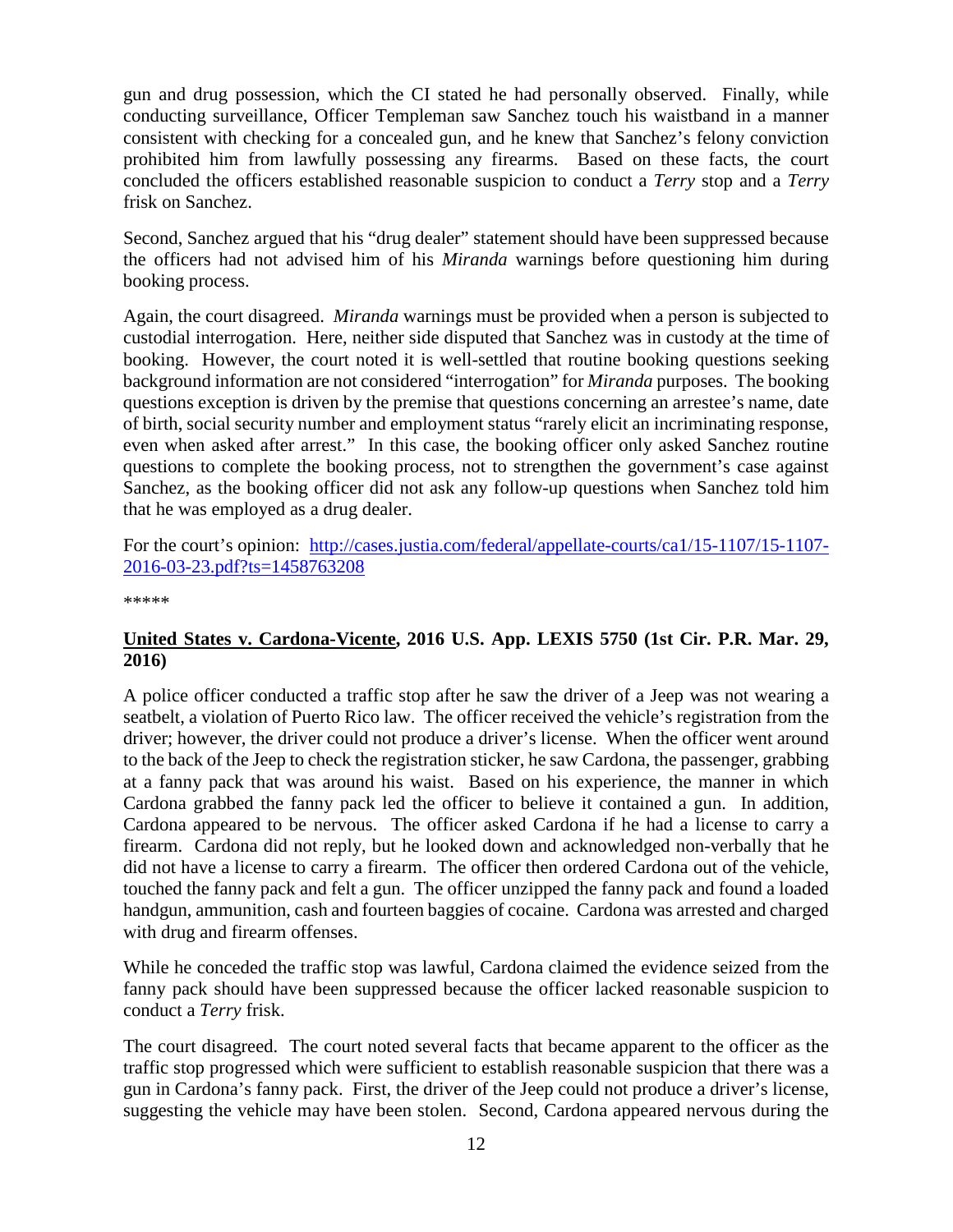stop. Third, the officer saw Cardona was clutching the fanny pack in a manner that, based on his experience, was consistent with there being a gun inside it. Finally, with his suspicions aroused, the officer asked Cardona if he had a license to carry a firearm. Cardona increased the officer's suspicions when he evasively looked down and then non-verbally gesturing with his head, admitting that he did not have a license. The court concluded this sequence of events was sufficient to establish Cardona was armed and dangerous; therefore, the officer was justified in ordering him out of the vehicle and touching the fanny pack.

For the court's opinion: [http://cases.justia.com/federal/appellate-courts/ca1/15-1188/15-1188-](http://cases.justia.com/federal/appellate-courts/ca1/15-1188/15-1188-2016-03-29.pdf?ts=1459267204) [2016-03-29.pdf?ts=1459267204](http://cases.justia.com/federal/appellate-courts/ca1/15-1188/15-1188-2016-03-29.pdf?ts=1459267204)

\*\*\*\*\*

# <span id="page-12-0"></span>**Fifth Circuit**

#### <span id="page-12-1"></span>**United States v. Danhach, 2016 U.S. App. LEXIS 4421 (5th Cir. Tex. Mar. 9, 2016)**

The Houston Police Department (HPD) and the Federal Bureau of Investigation (FBI) suspected Danhach and Kheir were involved in an organized retail theft operation. During their investigation the agents discovered a warehouse where they believed Danhach and Kheir were storing stolen property. After agents surveilling the warehouse saw Kheir and another man enter the warehouse, the agents approached and knocked on the door in an attempt to gain entry. Kheir opened the door and allowed the agents to enter the warehouse. Once the agents were inside the warehouse Kheir gave them permission to walk back to the main warehouse area to locate the unidentified worker that Kheir had indicated was there. When the agents entered the main warehouse area, they saw what immediately appeared to be stolen property and other items consistent with an organized retail theft operation. The agents then asked for and received Kheir's oral consent to search the entire warehouse. Sometime later, the agents obtained a warrant to search the warehouse and seized evidence that tied Danhach and Kheir to the stolen property operation.

The government indicted Danhach and Kheir for a variety of federal criminal offenses.

Danhach argued the evidence seized from the warehouse should have been suppressed. Danhach claimed the agents' observations, which established probable cause to obtain the search warrant, occurred after the agents unlawfully entered the warehouse.

The court disagreed. First, the agents' initial entry into the warehouse was lawful because the agents utilized the "knock and talk" technique. The court noted this technique is a reasonable investigative tool when officers seek an occupant's consent to search or when officers reasonably suspect criminal activity. Here, one of the agents testified they received Kheir's permission before they entered the warehouse, and this testimony was supported by surveillance video. Second, it was uncontested that once inside the building, Kheir gave the agents permission to walk back to the main warehouse area. Consequently, the court concluded the agents were lawfully inside the warehouse when they saw evidence of stolen property and other evidence of a stolen property operation, which they used to establish probable cause to obtain the search warrant. Alternatively, the court added the agents' observations were lawful because Kheir voluntarily consented to a full search of the warehouse. It was undisputed that Kheir was in charge of the warehouse, and while Kheir declined to sign a consent-to-search form, the court noted this refusal did not automatically withdraw Kheir's previous oral consent.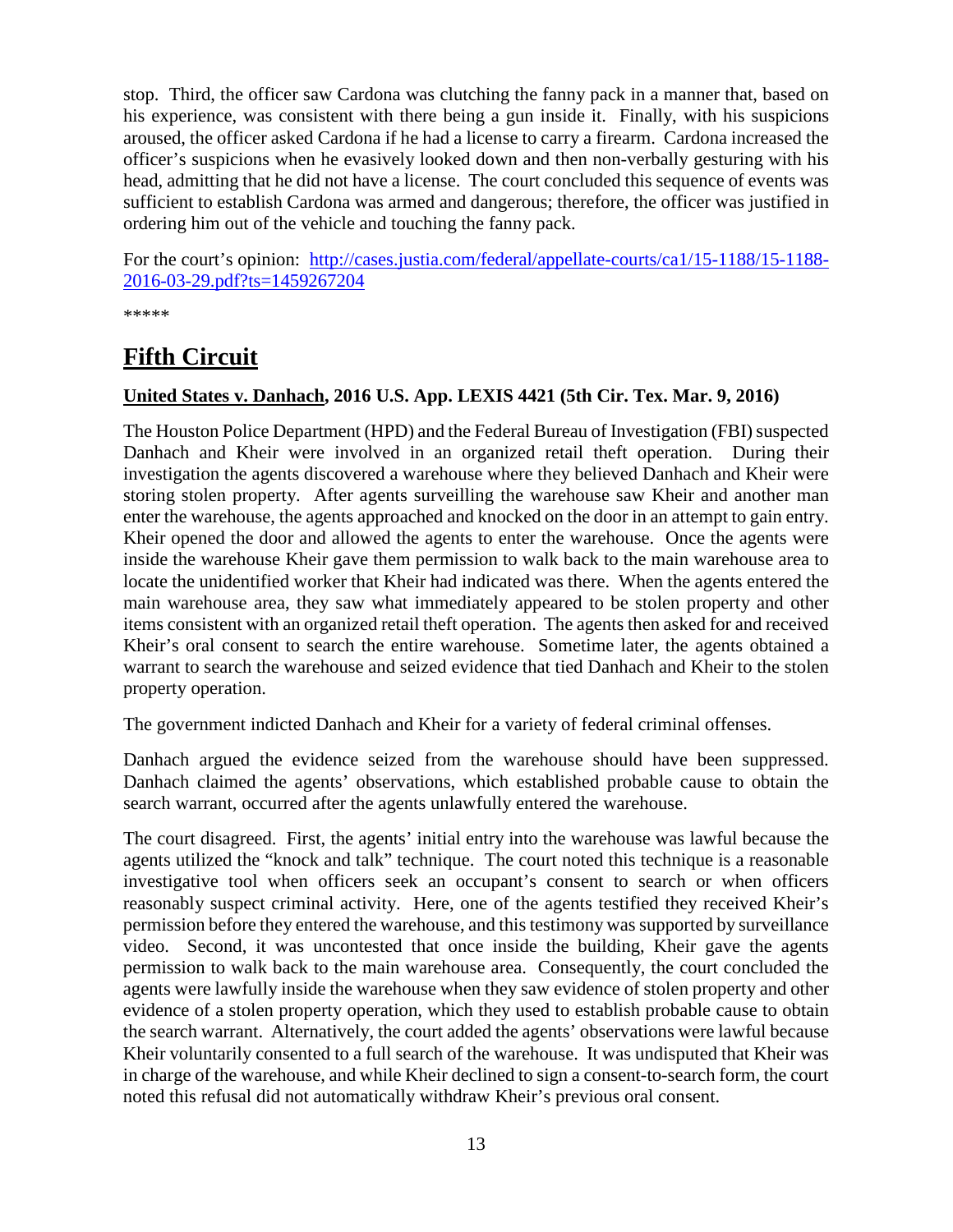For the court's opinion: [http://cases.justia.com/federal/appellate-courts/ca5/14-20339/14-](http://cases.justia.com/federal/appellate-courts/ca5/14-20339/14-20339-2016-03-09.pdf?ts=1457569834) [20339-2016-03-09.pdf?ts=1457569834](http://cases.justia.com/federal/appellate-courts/ca5/14-20339/14-20339-2016-03-09.pdf?ts=1457569834)

\*\*\*\*\*

# <span id="page-13-0"></span>**Seventh Circuit**

#### <span id="page-13-1"></span>**United States v. Rivera, 2016 U.S. App. LEXIS 4828 (7th Cir. Ill. Mar. 16, 2016)**

A confidential informant (CI) arranged to purchase cocaine from Duenas. The CI drove to Duenas' house, parked outside, went into the garage and discussed the transaction with Duenas and Rivera. After a short meeting, the CI went back outside to get the money for the purchase of the cocaine. However, instead of going back into the garage, the CI got into his car and drove away. The CI phoned the agents who were monitoring his movements and told them there was cocaine in Rivera's truck, which was parked inside Duenas' garage. The agents immediately went to Duenas' house where they arrested Duenas outside the open garage and Rivera inside it. The agents then searched the garage and seized two kilograms of cocaine from Rivera's truck. Between the CI's departure from the garage and the agents' arrival, approximately three minutes had elapsed.

The government charged Duenas and Rivera with conspiracy to possess and distribute cocaine.

The defendants filed a motion to suppress the evidence seized from Rivera's truck, arguing the agents' warrantless searches of Duenas' garage and Rivera's truck violated the *Fourth Amendment*.

The court disagreed. Once the CI told the agents that there was cocaine in Duenas' garage, the court found the agents had probable cause to search the garage. The agents then could have obtained a warrant to search the garage by including this information in their search warrant application to the magistrate judge. However, the court concluded exigent circumstances existed which made the agents' warrantless entry into Duenas's garage and subsequent search of the garage and Rivera's truck reasonable. Specifically, the court found the delay caused by the agents drafting the search warrant application and presenting it to a magistrate judge might have prompted Duenas and Rivera to move the drugs to another location once they realized the CI might not be returning to complete the transaction. The court stated, "The important point is that had time permitted, the agents would without question *have* obtained a warrant."

It is significant to note that the court rejected the agents' warrantless entry and search under the consent-once-removed doctrine upon which the district court relied to deny the defendants' motion to suppress the evidence. Under the consent-once-removed doctrine,

"If an informant is invited to a place by someone who has authority to invite him and who thus consents to his presence, and the informant while on the premises discovers probable cause to make an arrest or search and immediately summons help from law enforcement officers, the occupant of the place to which they are summoned is deemed to have consented to their presence."

The court added,

"At first glance the doctrine of "consent once removed" is absurd. If one thing is certain it's that Duenas and Rivera would never have consented to the entry of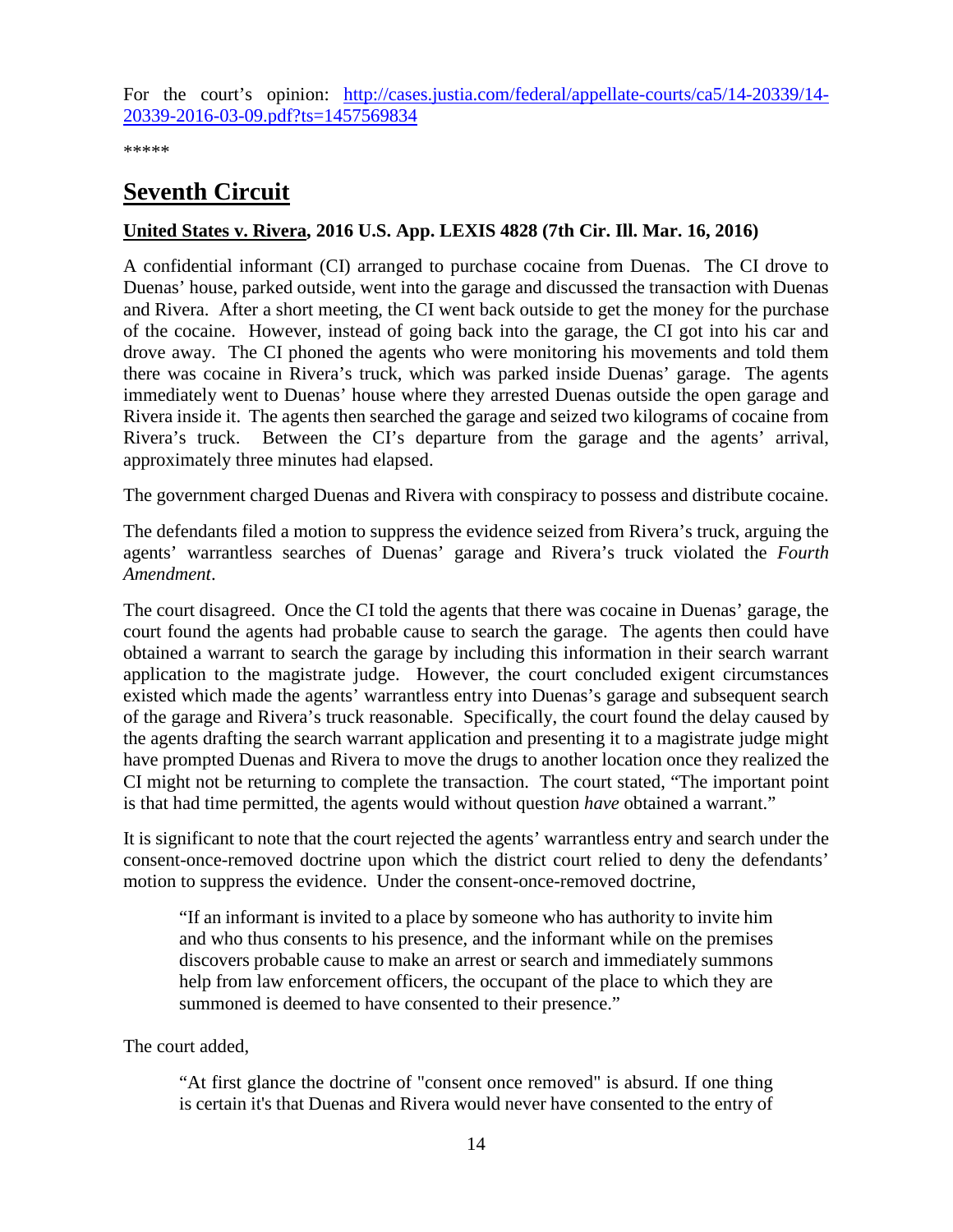federal drug agents into Duenas's garage, where the drugs to be bought by the informant were stored. The doctrine thus cannot, despite its name, be based on consent."

Although the court considered the term "consent-once-removed" to be misnamed, the court recognized the doctrine to have some validity even though the agents' entry and searches here were valid under the doctrine of exigent circumstances. However, the court could not find a case that mentioned "consent-once-removed" in which the decision in favor of the government could not have been supported on other grounds such as actual consent, exigent circumstances, or inevitable discovery. In light of these decisions, the court was "inclined to think that the term 'consent-once-removed' is not only opaque, but expendable."

For the court's opinion: [http://cases.justia.com/federal/appellate-courts/ca7/15-1740/15-1740-](http://cases.justia.com/federal/appellate-courts/ca7/15-1740/15-1740-2016-03-16.pdf?ts=1458158466) [2016-03-16.pdf?ts=1458158466](http://cases.justia.com/federal/appellate-courts/ca7/15-1740/15-1740-2016-03-16.pdf?ts=1458158466)

\*\*\*\*\*

#### <span id="page-14-0"></span>**United States v. Hill, 2016 U.S. App. LEXIS 5073 (7th Cir. Ill. Mar. 21, 2016)**

Hill robbed a bank and got away with \$134,000 in cash. However, as Hill fled, a red dye pack exploded in the bag containing the cash. As a result, most of the bills were stained red. Several days later, Hill went into a casino with a backpack and a Santa hat filled with thousands of dollars of dye-stained bills. Hill went to a slot machine and fed the bills into the machine. A casino employee thought it was strange that Hill was not playing the slot machine. Instead, Hill was cashing out and receiving vouchers for the amount of money he had put into the slot machine. The employee also noticed that the bills Hill was feeding into the slot machine were stained red. The employee notified a supervisor who contacted a police officer who was working as a security officer at the casino. The officer approached Hill and saw him holding red-stained bills, still wrapped in bank bands. The officer asked Hill why his bills were red and where he had gotten the money. Hill told the officer he had found the money while changing a tire near a lake. The officer found Hill's story suspicious. In addition, the officer knew from his law enforcement experience that bank employees often attempt to hide red-dye packs among stolen money during robberies. The officer then led Hill away, along with his bag and Santa hat to an interview room. The officer questioned Hill and eventually searched Hill's bag and Santa hat, recovering a large quantity of dye-stained bills.

The government indicted Hill for money laundering, bank robbery and transporting stolen money in interstate commerce.

Hill filed a motion to suppress his arrest, the searches of his backpack and Santa hat, as well as his initial statements to the officer at the cash-out area. Specifically, Hill argued the officer's initial conversation with Hill was an arrest for which the officer did not have probable cause. Alternatively, even if the initial encounter was not an arrest, Hill argued the officer did not have reasonable suspicion to perform a *Terry* stop. Finally, Hill argued the officer did not have probable cause to remove Hill to the interview room where the remainder of the stolen bills were discovered.

First, the court held the officer's initial encounter with Hill at the cash-out area was a valid *Terry* stop. When the officer approached Hill, he knew that a casino employee had seen Hill placing red-stained bills into a slot machine that he was not playing, but instead cashing out and receiving vouchers. In addition, the officer knew from experience that dye packs are often used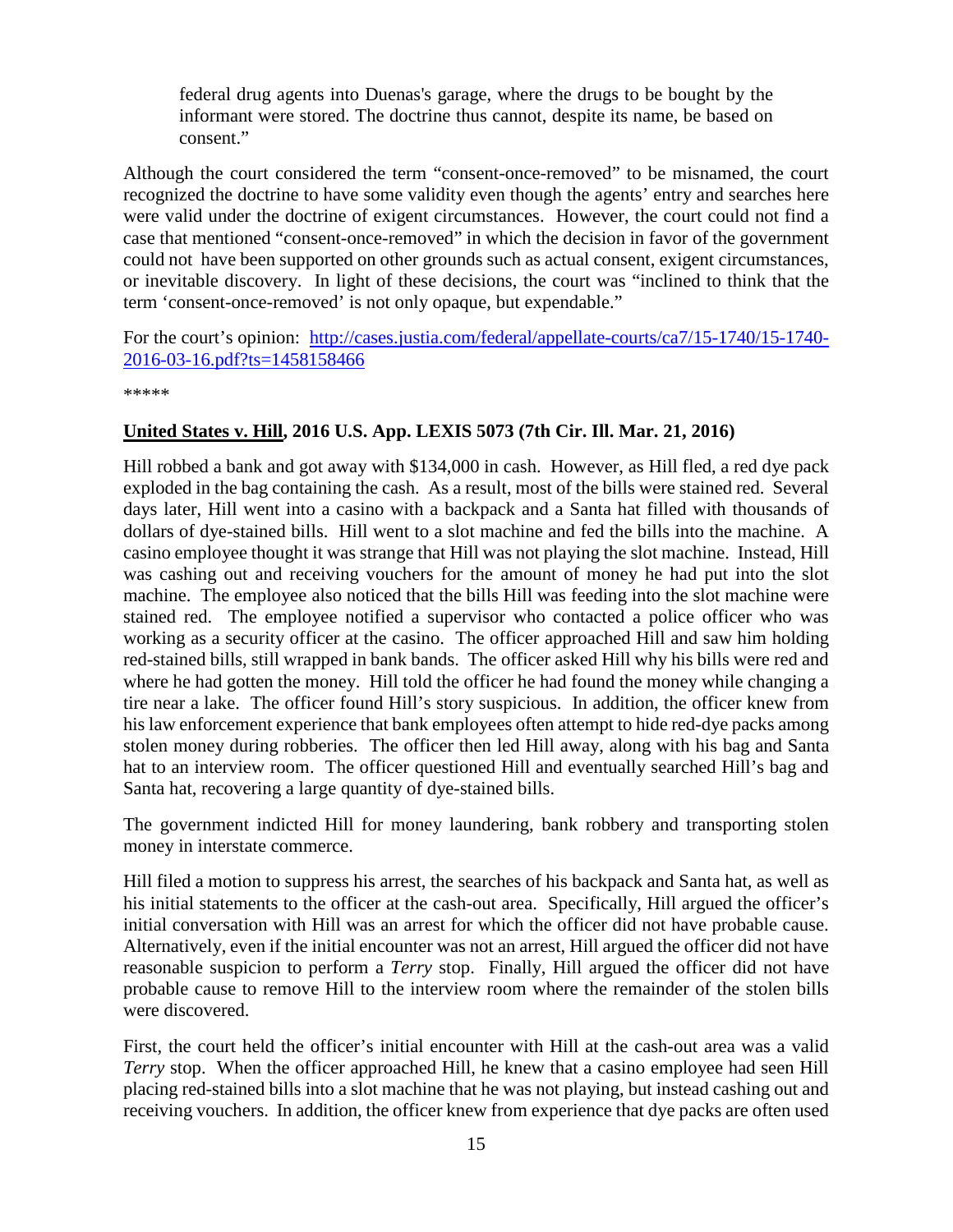to mark stolen currency and it was suspicious to have a person using a slot machine as a "change machine." Based on these facts, the court concluded the officer had reasonable suspicion to approach Hill and conduct a *Terry* stop.

Next, the court held that by the time the officer escorted Hill to the interview room, he had established probable cause to arrest Hill. When the officer approached Hill in the cash-out line, he saw that Hill was holding a stack of bills stained with red dye and wrapped in bank bands. When the officer asked Hill about the stained bills, Hill told the officer an unlikely story about how he supposedly obtained the bills. These new facts, combined with the facts the officer already knew when he approached Hill established probable cause to believe that Hill had committed or was committing a crime.

Finally, the court held the searches of Hill's backpack and Santa hat were lawful. A search incident to arrest is valid if it does not extend beyond "the arrestee's person and the area within his immediate control." Here, when he was detained, Hill was holding the bag containing the dye-stained bills and was exercising immediate control over it. Consequently, the court concluded the officer's search of those items was valid incident to Hill's arrest.

For the court's opinion: [http://cases.justia.com/federal/appellate-courts/ca7/14-2019/14-2019-](http://cases.justia.com/federal/appellate-courts/ca7/14-2019/14-2019-2016-03-21.pdf?ts=1458577869) [2016-03-21.pdf?ts=1458577869](http://cases.justia.com/federal/appellate-courts/ca7/14-2019/14-2019-2016-03-21.pdf?ts=1458577869)

\*\*\*\*\*

#### <span id="page-15-0"></span>**United States v. Guidry, 2016 U.S. App. LEXIS 5322 (7th Cir. Wis. Mar. 22, 2016)**

An officer stopped a car driving without license plates. When the officer approached the car, he recognized Guidry, the driver from a previous traffic stop. The officer also knew Guidry was a suspected drug user and dealer. During the stop, the officer smelled a faint odor of marijuana, but he did not believe he had probable cause to search Guidry's car. Instead, the officer obtained Guidry's driver's license and vehicle information. The officer went back to his car where he called for a drug-detection canine unit. The canine officer arrived with her drug-detection dog, Bud, five-minutes later, while the officer was still preparing Guidry's citation. The canine officer directed Guidry to exit his car, and Guidry stepped out, but he left the driver's side door open. As soon as Bud passed the open car door, he alerted and then indicated the presence of drugs by sitting down in front of the door. Bud then got up, approached the car and put his head into the car through the open door. Guidry told the officers he had smoked marijuana at home immediately before the traffic stop and that he had some marijuana in his car. The officers searched Guidry's car and found marijuana as well as heroin, powder cocaine, and crack cocaine, individually packaged in clear plastic baggies.

Based on Guidry's statements during the stop, the evidence seized from his car, and the testimony of two confidential informants (CIs) who admitted to purchasing drugs from Guidry at his house, officers obtained a warrant to search Guidry's residence.

Officers searched Guidry's residence and seized heroin, powder cocaine, crack cocaine, and marijuana. A woman present at Guidry's residence told the officers that Guidry maintained another residence where Guidry had drugs and prostituted women. The officers obtained a warrant to search Guidry's second residence based on the woman's statements and the evidence seized at his first residence.

The government charged Guidry with several drug and prostitution related offenses.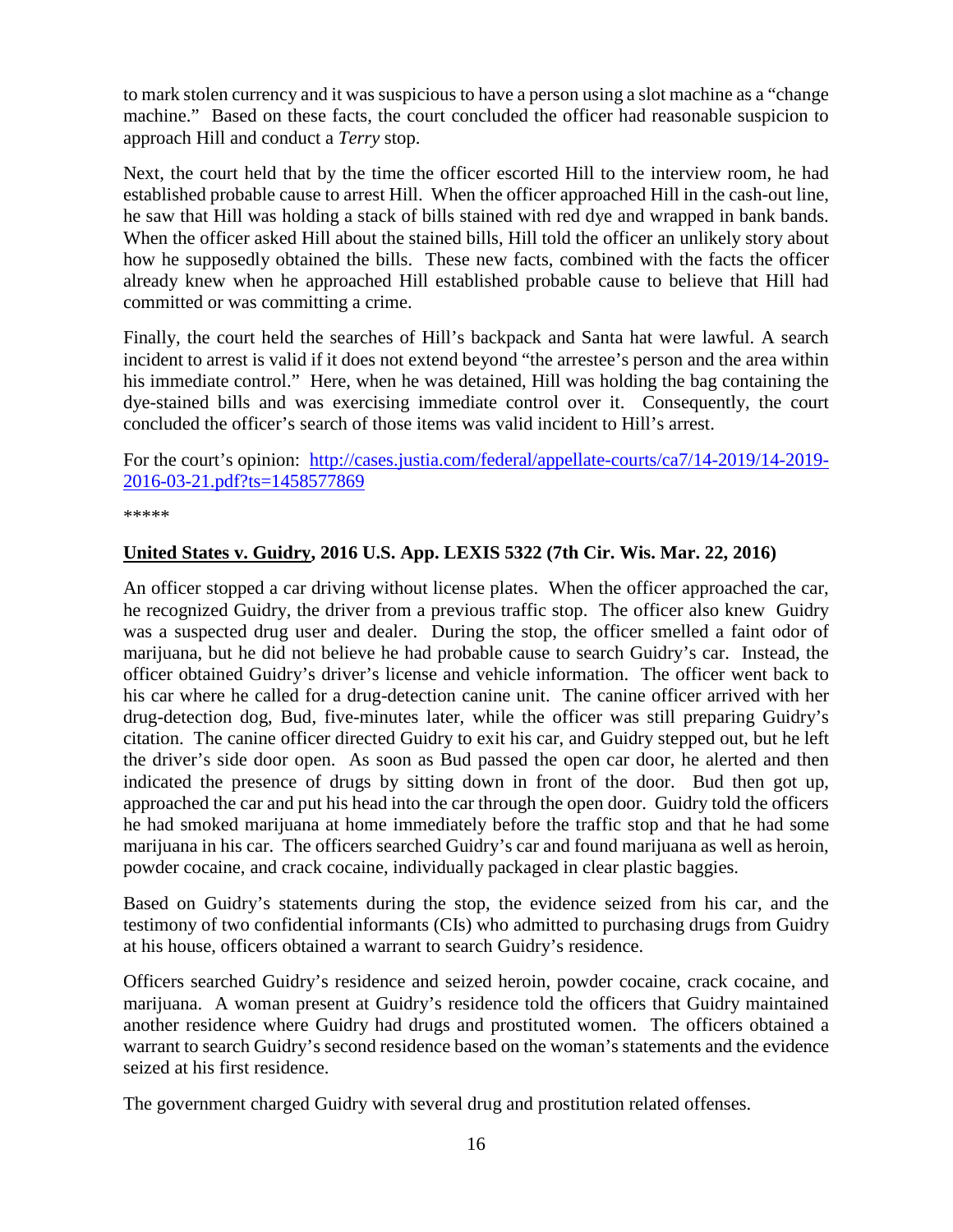Guidry filed motions to suppress the evidence seized from his car and residences.

First, Guidry argued the officers violated the *Fourth Amendment* by unlawfully prolonging the duration of the traffic stop and then by allowing the drug-detection dog to search the interior of his car.

The court disagreed. The court held the dog sniff did not prolong the traffic stop. The canine officer arrived with Bud five minutes after being called, and when she arrived, the officer was still preparing Guidry's traffic citation. Even if the traffic stop had been prolonged by the dog sniff, the court found the officer had established reasonable suspicion to believe Guidry had drugs in the car when he smelled the faint odor of marijuana when he first encountered Guidry. As a result, the officer would have been justified in extending the duration of the stop for a reasonable time to confirm or dispel his suspicions with the dog's assistance. Next, the court held dog the sniff of Guidry's car was lawful. When Guidry got out of the car, he left the door open. In addition, the canine officer kept Bud on his leash and did not allow Bud to jump into Guidry's car. Finally, by the time Bud's head entered Guidry's car, the officers had probable cause to search the interior as Bud indicated the car contained drugs while sniffing outside the car.

Second, Guidry argued the officers did not establish probable cause to search his residences.

Again, the court disagreed. In both instances, the court found that the CIs' information was reliable as they were known to the officers, they obtained their information through first-hand observations, and some of their information was corroborated through other sources.

For the court's opinion: [http://cases.justia.com/federal/appellate-courts/ca7/15-1345/15-1345-](http://cases.justia.com/federal/appellate-courts/ca7/15-1345/15-1345-2016-03-22.pdf?ts=1458678651) [2016-03-22.pdf?ts=1458678651](http://cases.justia.com/federal/appellate-courts/ca7/15-1345/15-1345-2016-03-22.pdf?ts=1458678651)

\*\*\*\*\*

# <span id="page-16-0"></span>**Eighth Circuit**

#### <span id="page-16-1"></span>**United States v. Mshihiri, 2016 U.S. App. LEXIS 4625 (8th Cir. Minn. Mar. 14, 2016)**

After Mshihiri became a suspect in a mortgage fraud investigation, federal agents applied for warrants to search his residence and laptop computer. The affidavit in support of the search warrant included information provided by a confidential informant (CI) who claimed that he participated in the mortgage fraud scheme with Mshihiri. The affidavit also included information from bank and real estate records that corroborated information provided by the CI.

The agents coordinated with Customs and Border Protection (CBP) officers to interview Mshihiri and to execute a search of his laptop computer upon Mshihiri's return from Tanzania. When Mshihiri arrived at the Minneapolis-St. Paul International Airport, a CBP officer intercepted him at the immigration entry point, led him to baggage claim, and then escorted him to a reception area. At the reception area, the agents identified themselves and presented their credentials to Mshihiri. The agents asked Mshihiri if he would be willing to speak to them, explaining to Mshihiri that he was not under arrest or obligated to answer questions. Mshihiri agreed to be interviewed and voluntarily accompanied the agents to an interview room. The agents sat across the table from Mshihiri who sat in a chair next to the door. Speaking in a normal tone and volume, the agents asked Mshihiri several questions about the suspected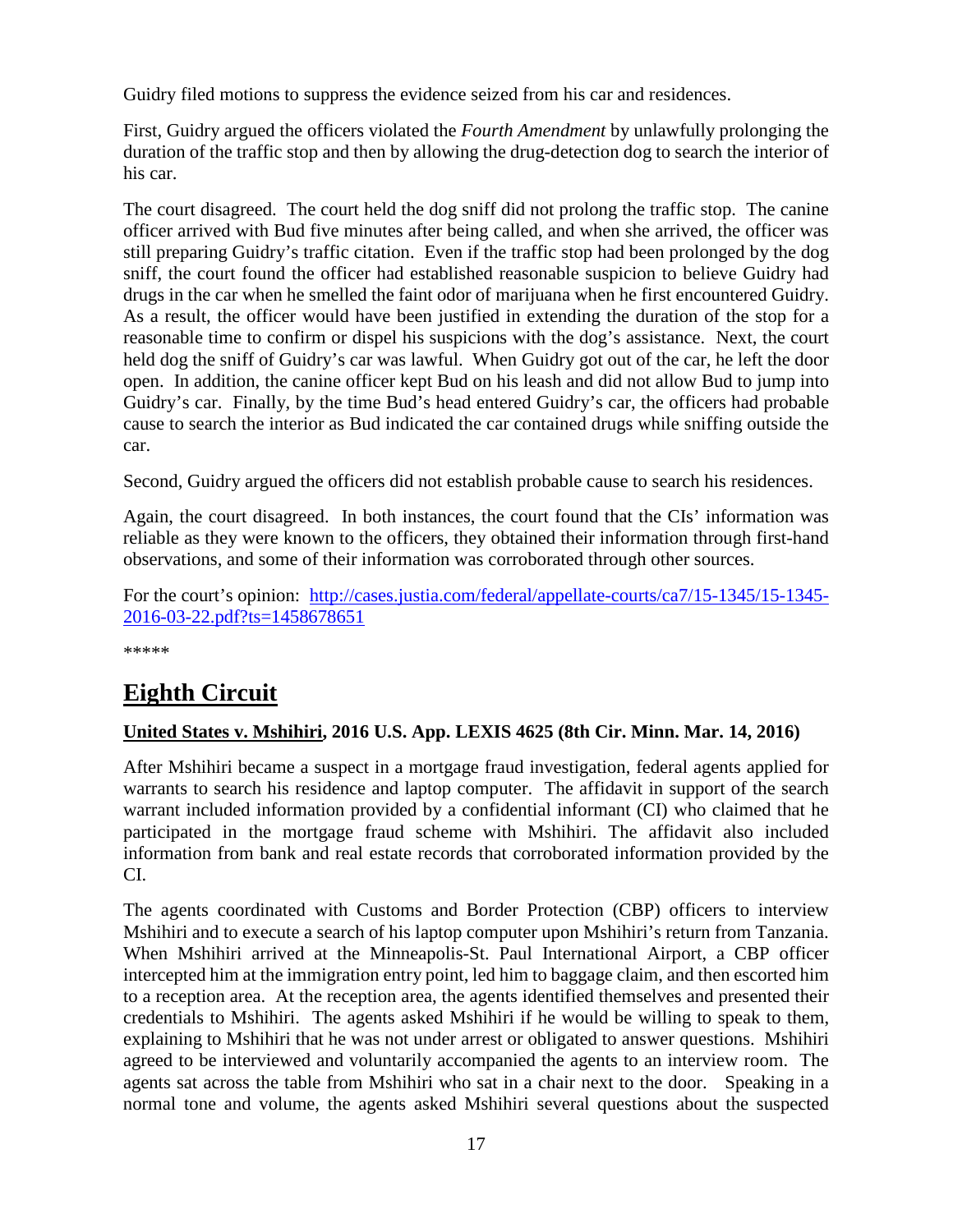mortgage fraud. During the forty- five minute interview, Mshihiri did not request a break, try to use his cell phone, ask to consult an attorney, or call his wife so that she could call an attorney for him. The agents abruptly ended the interview after one of the agents changed his tone of voice and accused Mshihiri of lying. The agents left the interview room and Mshihiri went back through the passport control area in the main terminal.

The government charged Mshihiri with a variety of offenses including bank fraud, mail fraud, and wire fraud.

Mshihiri filed a motion to suppress evidence seized as a result of the search warrants and the statements he made during his interview with the agents. Mshihiri argued the affidavit in support of the search warrants failed to establish probable cause and that the interview with the agents constituted a custodial interrogation in which he was not first advised of his *Miranda* rights.

The court disagreed. First, the court held the affidavit in support of the search warrants established probable cause. The court concluded that the CI's first-hand knowledge of Mshihiri's involvement in the mortgage fraud scheme established the CI's reliability and basis of knowledge for the information he provided the agents. In addition, the court noted the CI's information was corroborated by a variety of independent financial documents.

Second, the court held Mshihiri was not in custody for *Miranda* purposes during the interview with the agents. In agreeing with the district court, the court found that the agents told Mshihiri that he was not under arrest; Mshihiri entered the interview room voluntarily and was seated next to the door throughout the questioning; the agents were dressed in casual clothing and did not display their weapons; most of the forty-five minute interview was calm and conversational, and Mshihiri was never handcuffed or placed under arrest.

For the court's opinion: [http://cases.justia.com/federal/appellate-courts/ca8/14-3802/14-3802-](http://cases.justia.com/federal/appellate-courts/ca8/14-3802/14-3802-2016-03-14.pdf?ts=1457969484) [2016-03-14.pdf?ts=1457969484](http://cases.justia.com/federal/appellate-courts/ca8/14-3802/14-3802-2016-03-14.pdf?ts=1457969484)

\*\*\*\*\*

#### <span id="page-17-0"></span>**United States v. Diriye, 2016 U.S. App. LEXIS 4789 (8th Cir. Minn. Mar. 16, 2016)**

Officers responded to a report of a suspicious vehicle in a parking lot, which matched the description and license plate of a vehicle connected to an armed home invasion and robbery three days earlier. When the officers arrived, they removed two people they discovered sleeping in the vehicle. Approximately fifteen minutes later, while the officers were awaiting the arrival of a supervisor for instructions to search the vehicle, Diriye walked up to the suspect vehicle and got inside it. The officers immediately approached the vehicle, ordered Diriye out and handcuffed him. While standing outside the car, Diriye shifted his body to keep his right side away from the officers. Suspecting that Diriye was armed, one of the officers frisked him and recovered a loaded handgun from Diriye's right pants pocket. Diriye was charged with being a felon in possession of a firearm.

Diriye filed a motion to suppress the handgun, arguing the officers only discovered it after conducting an unlawful *Terry* stop.

The court disagreed, holding the officers had reasonable suspicion to conduct a *Terry* stop on Diriye. First, Diriye bypassed an active crime scene and entered a suspect vehicle that had not yet been secured or searched by law enforcement officers. Second, the suspect vehicle matched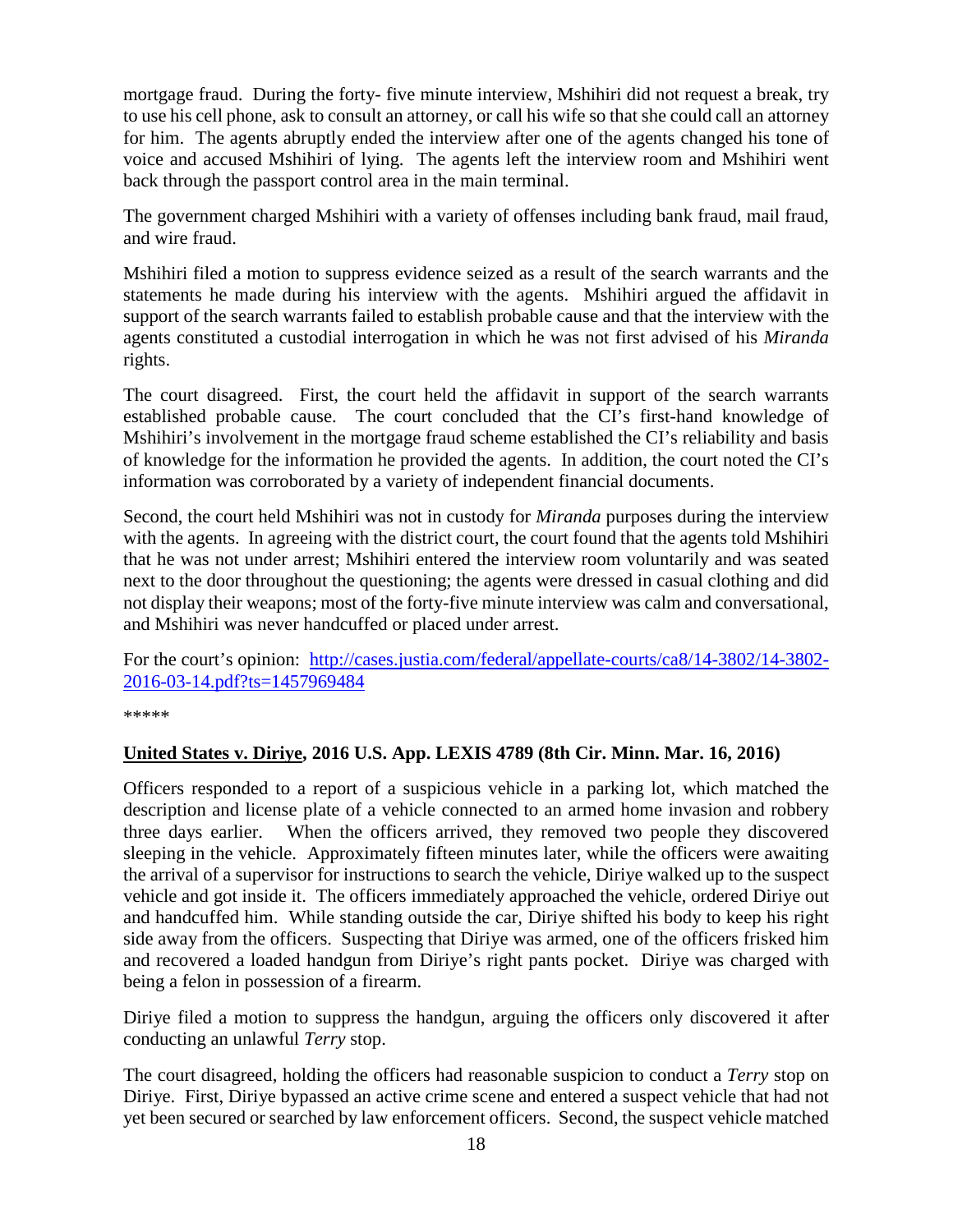the description of a vehicle connected to an armed home invasion and robbery three days prior. Based on the totality of the circumstances, the court concluded the officers had reasonable suspicion to believe criminal activity was afoot by Diriye's blatant disregard for the active crime scene by siting in the suspect vehicle connected to recent criminal activity.

For the court's opinion: [http://cases.justia.com/federal/appellate-courts/ca8/15-2385/15-2385-](http://cases.justia.com/federal/appellate-courts/ca8/15-2385/15-2385-2016-03-16.pdf?ts=1458142252) [2016-03-16.pdf?ts=1458142252](http://cases.justia.com/federal/appellate-courts/ca8/15-2385/15-2385-2016-03-16.pdf?ts=1458142252) 

\*\*\*\*\*

#### <span id="page-18-0"></span>**United States v. Campos, 2016 U.S. App. LEXIS 5199 (8th Cir. Mo. Mar. 22, 2016)**

When officers responded to a call for a man in need of medical attention, they found Campos lying on the sidewalk next to a fallen bicycle. Campos told the officers he did not need medical attention; however, Campos was incoherent which caused the officers to suspect that he was under the influence of drugs. When one of the officers moved the bicycle to keep it from blocking the sidewalk, an unzipped bag that was attached to the handlebars fell open. Without touching the bag, the officer saw that it contained a gun. The officer removed the gun and found a second gun along with a digital scale with residue and a syringe containing residue and blood. After Campos told the officers his name, they discovered that he was a convicted felon. The officers arrested Campos for being a felon in possession of a firearm.

Campos filed a motion to suppress the evidence discovered in the bag attached to his bicycle. Campos argued the officer conducted an unlawful search when he moved the bicycle, which allowed the officer to see the contents of the bag.

The court disagreed, holding that the officer's movement of the bicycle did not constitute a search under the *Fourth Amendment*. The court found the officer needed to move Campos' bicycle because it was impeding pedestrian traffic in violation of a city ordinance. Although the officer incidentally caused the bag to move by picking up the bicycle, the officer did not touch, squeeze, or manipulate the bag in any way. Consequently, once the officer moved Campos' bicycle and the unzipped bag came open, the firearm it contained was in plain view.

For the court's opinion: [http://cases.justia.com/federal/appellate-courts/ca8/15-1346/15-1346-](http://cases.justia.com/federal/appellate-courts/ca8/15-1346/15-1346-2016-03-22.pdf?ts=1458660658) [2016-03-22.pdf?ts=1458660658](http://cases.justia.com/federal/appellate-courts/ca8/15-1346/15-1346-2016-03-22.pdf?ts=1458660658)

\*\*\*\*\*

# <span id="page-18-1"></span>**Ninth Circuit**

#### <span id="page-18-2"></span>**United States v. Lara, 2016 U.S. App. LEXIS 3995 (9th Cir. Cal. Mar. 3, 2016)**

Lara was placed on probation after being convicted of possession for sale and transportation of methamphetamine in violation of California law. Two probation officers arrived unannounced at Lara's home after he failed to report for an appointment with one of the officers. Lara's probation agreement required him "to submit [his] person and property, including any residence, premises container or vehicle under [his] control, to search and seizure at any time of the day or night by any law enforcement officer, probation officer, or mandatory supervision officer, with or without a warrant, probable cause, or reasonable suspicion." After announcing that they were at the house to conduct a probation search, one of the officers ordered Lara to sit on the couch while the other officer examined a cell phone he saw on a table next to the couch. The officer stated that it was his department's policy to search probationers' cell phones during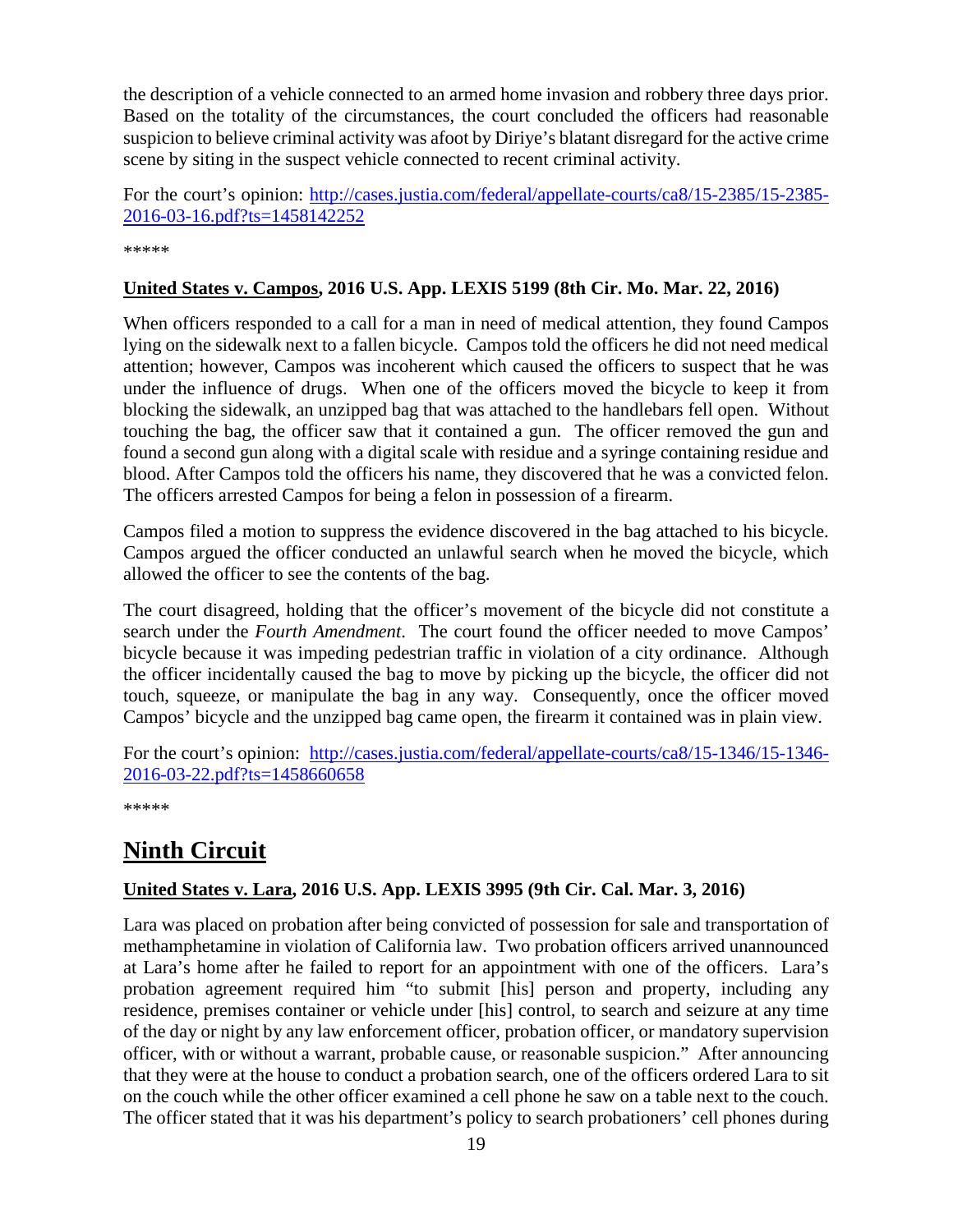home visits. The officer reviewed several text messages on Lara's phone and discovered messages containing three photographs of a handgun lying on a bed. The text messages suggested that Lara was attempting to sell the handgun to another individual. The officers searched Lara's house but they did not find the gun; however, the officers found a folding knife, the possession of which violated the terms of Lara's probation. The officers arrested Lara for possessing the knife and seized his cell phone. The officers submitted Lara's cell phone for forensic testing which revealed GPS coordinates embedded in the photographs of the gun. The officers eventually seized a loaded handgun that resembled the gun depicted in the photographs from Lara's mother's home.

The government charged Lara with being a felon in possession of a firearm and ammunition.

Lara filed a motion to suppress the gun and ammunition on the ground that it had been seized as the result of the illegal searches of his cell phone by the probation officer and the forensic lab.

The court agreed. Probationers do not completely waive their *Fourth Amendment* rights by agreeing as a condition of their probation to submit their person and property to search at any time upon request by a law enforcement officer. Specifically, any search made pursuant to a condition of probation must still meet the *Fourth Amendment's* reasonableness requirement. Consequently, the court concluded the issue was not solely whether Lara accepted the cell phone search as a condition of his probation, but whether the search that he accepted was reasonable.

First, because Lara was on probation, he had a reduced expectation of privacy concerning searches of his person and his property. Second, although Lara had a reduced expectation of privacy in these areas, Lara still had a substantial privacy interest in his cell phone and the data it contained. Third, Lara's probation agreement did not clearly authorize cell phone searches, and the terms "container" or "property" could not be interpreted so broadly to include Lara's cell phone and the information it contained. Finally, even though probationary searches support the government's interests in combating recidivism and integrating probationers back into the community, in this case, Lara's privacy interest in his cell phone and its data was greater.

For the court's opinion: [http://cases.justia.com/federal/appellate-courts/ca9/14-50120/14-](http://cases.justia.com/federal/appellate-courts/ca9/14-50120/14-50120-2016-03-03.pdf?ts=1457028170) [50120-2016-03-03.pdf?ts=1457028170](http://cases.justia.com/federal/appellate-courts/ca9/14-50120/14-50120-2016-03-03.pdf?ts=1457028170)

\*\*\*\*\*

#### <span id="page-19-0"></span>**United States v. Lundin, 2016 U.S. App. LEXIS 5236 (9th Cir. Cal. Mar. 22, 2016)**

A woman told an officer that Lundin had come to her home earlier that evening and abducted her at gunpoint. After a short time, the woman stated Lundin brought her home and warned her not to call the police. After corroborating some of the woman's story, the investigating officer believed he had probable cause to arrest Lundin for burglary, false imprisonment, kidnapping, and several other crimes. The officer issued a be-on-the-lookout (BOLO) and an arrest request for Lundin just before 2:00 am.

Upon receiving the BOLO, an officer from another law enforcement agency went to Lundin's home. The officer saw a vehicle matching the description of Lundin's truck parked in the driveway and saw that lights were on inside the house. The officer called for backup, and two other officers arrived just before 4:00 a.m. With the intent to arrest Lundin, the officers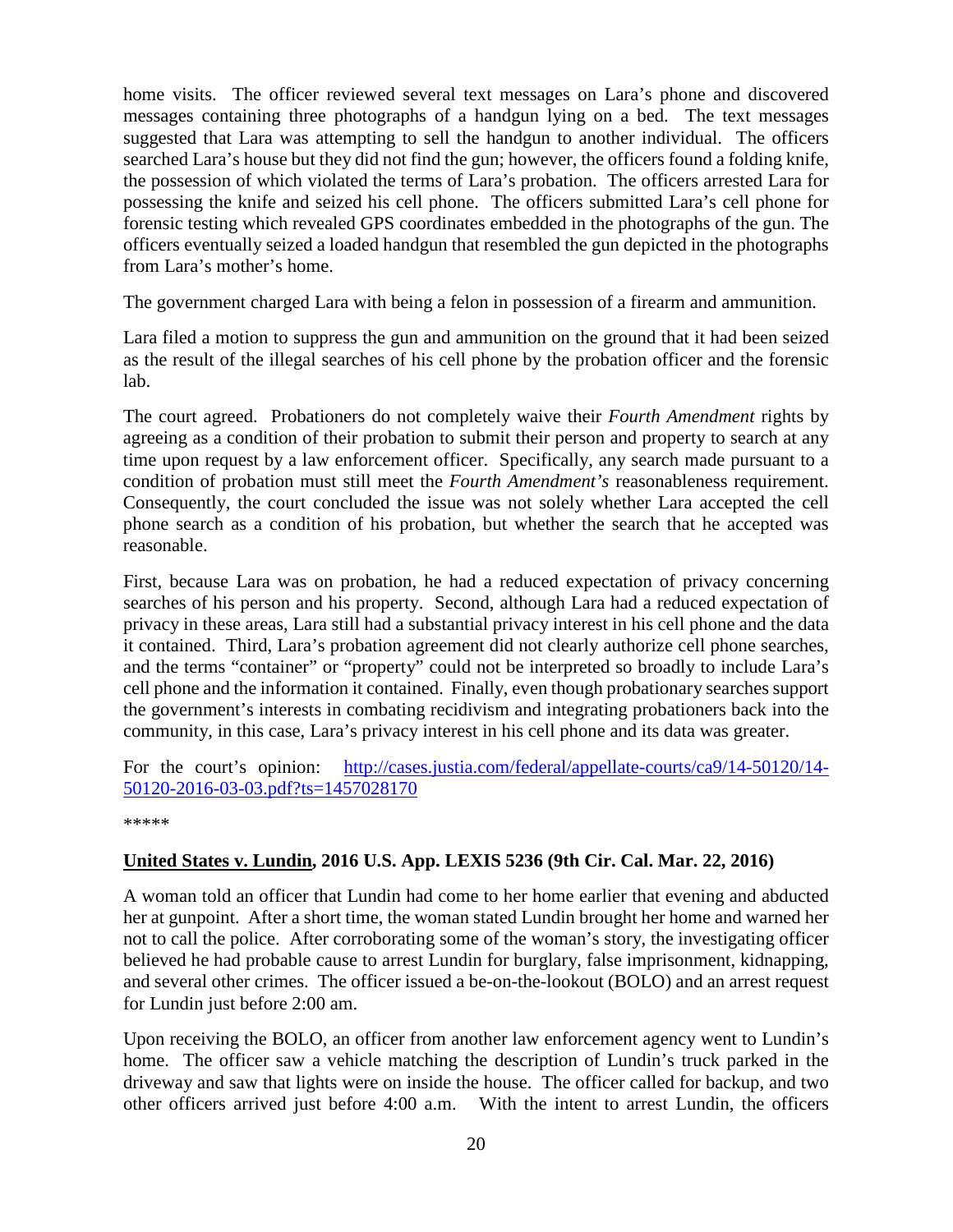approached Lundin's front door without a warrant. While standing on the porch the officers knocked loudly, waited thirty seconds for an answer, and then knocked more loudly. After the second knock, the officers heard several loud crashing noises coming from the back of the house. The officer ran to the back of the house and found Lundin. The officers handcuffed Lundin and placed him in the back of a patrol car. The officers went back and searched the patio area where they found two handguns lying among several five-gallon buckets that had been knocked over.

The government indicted Lundin on a variety of criminal offenses.

Lundin filed a motion to suppress, among other things, the two handguns the officers seized from the patio. The district court granted Lundin's motion, and the government appealed.

The government argued the officers were entitled to stand on Lundin's front porch and knock on the door under the "knock and talk" exception to the warrant requirement. The government then argued that the crashing noises the officers heard in the back yard created exigent circumstances, which allowed the officers to enter and search the back patio area of Ludin's house. The government further argued the warrantless search of the back patio area was a valid protective sweep.

The court disagreed. The "knock and talk" exception to the warrant requirement allows officers to "encroach upon the curtilage of a home for the purpose of asking questions of the occupants." This exception is based upon an implied license in which a homeowner consents for others, to include law enforcement officers, to approach their home, knock promptly, wait briefly to be received and then leave unless invited to enter. Here the court concluded the officers exceeded the scope of the "customary license" to approach a home and knock.

First, the court found that unexpected visitors are customarily expected to knock on the front door of a home during normal waking hours. While officers might have a reason for knocking that a resident would consider important enough to justify an early morning disturbance in some circumstances, that was not the case here. Instead, the officers knocked on Lundin's door around 4:00 a.m. without evidence that he generally accepted visitors at that hour, and without a reason that a resident would ordinarily accept as sufficient to justify the disturbance, specifically to arrest the resident. Second, the scope of the implied license to approach a home and knock is generally limited to the "purpose of asking questions of the occupants," and officers who knock on the door of a home for other purposes generally exceed the scope of the customary license and do not qualify for the "knock and talk" exception. As a result, the court held the "knock and talk" exception to the warrant requirement does not apply when officers encroach upon the curtilage of a home with the intent to arrest the occupant.

The court pointed out that it was not prohibiting officers from conducting "knock and talks" when the officers have probable cause to arrest a resident, but do not have an arrest warrant. The court stated an officer would not violate the *Fourth Amendment* by approaching a home at a reasonable hour and knocking on the front door with the intent to merely ask the resident questions, even if the officer had probable cause to arrest the resident.

The court then held that exigent circumstances did not justify the officers' entry and search of the patio area. Exigent circumstances cannot justify a warrantless search when the officers "create the exigency by engaging . . . in conduct that violates the *Fourth Amendment*." First, the officers had no reason other than hearing the crashing noises coming from the backyard to believe there was an exigency that allowed them to enter and search the patio area. Second, it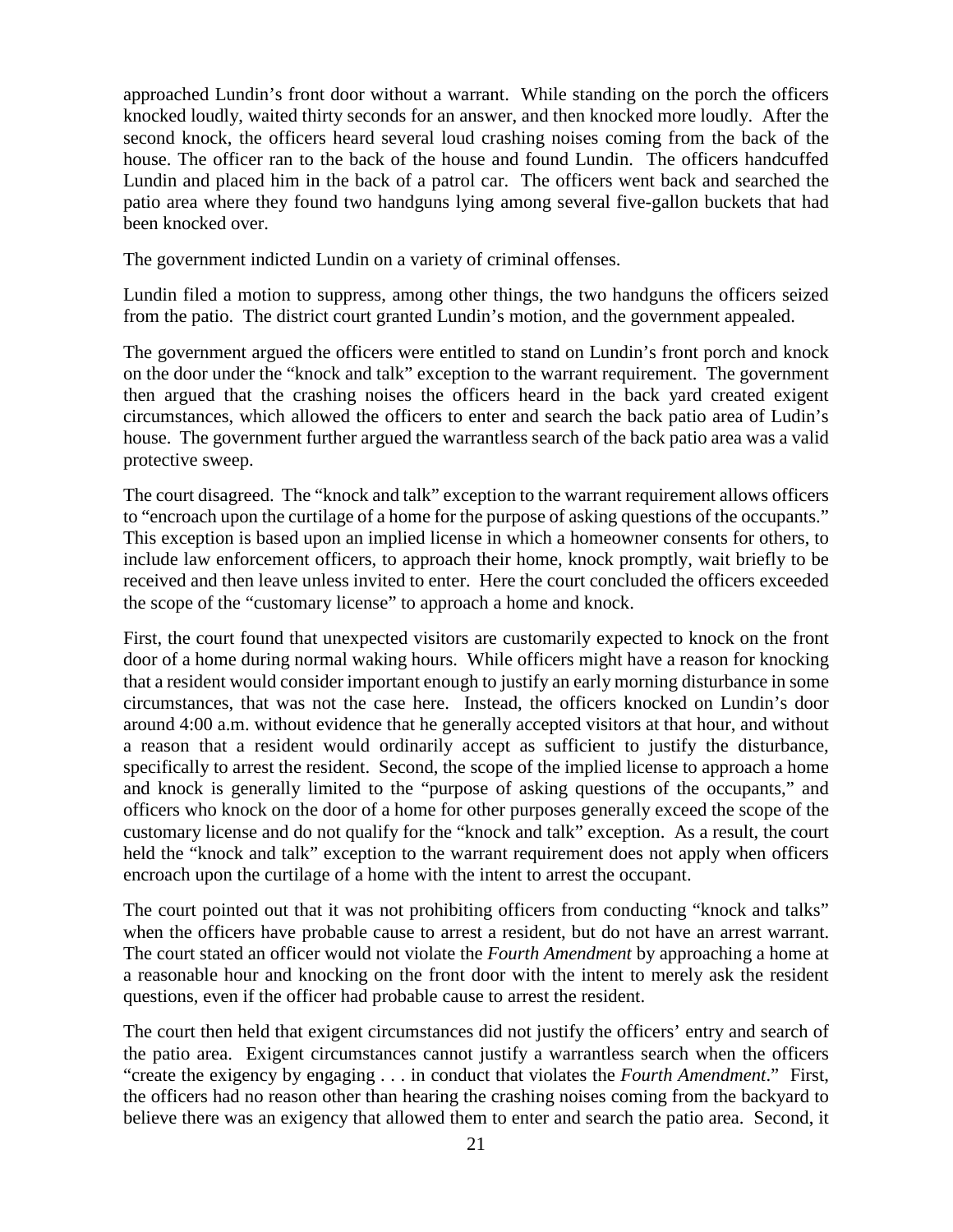was the officers' knock on the door that caused Lundin to make the crashing noises. Consequently, as the officers were in violation of the *Fourth Amendment* when they knocked on Lundin's door, the court concluded the officers created the exigency which led to the seizure of the handguns.

Finally, the court held the warrantless search of the patio area was not justified as a protective sweep as Lundin had already been handcuffed and placed in a police car and the officers had no reason to believe there was anyone else present who posed a threat to them.

For the court's opinion: [http://cases.justia.com/federal/appellate-courts/ca9/14-10365/14-](http://cases.justia.com/federal/appellate-courts/ca9/14-10365/14-10365-2016-03-22.pdf?ts=1458666156) [10365-2016-03-22.pdf?ts=1458666156](http://cases.justia.com/federal/appellate-courts/ca9/14-10365/14-10365-2016-03-22.pdf?ts=1458666156)

\*\*\*\*\*

# <span id="page-21-0"></span>**Tenth Circuit**

#### <span id="page-21-1"></span>**United States v. Carloss, 2016 U.S. App. LEXIS 4547 (10th Cir. Okla. Mar. 11, 2016)**

Officers received information that Carloss, a convicted felon, possessed a machine gun and was selling methamphetamine. Two officers went to the home where Carloss was living in an attempt to interview him. Carloss lived in a single-family dwelling, and while there was no fence or other barriers around the house or yard, there were several "No Trespassing" signs placed in the yard and on the front door. In response to their knocks on the front door, a woman, Heather Wilson, exited the back door of the house and met the officers in the side yard. A few minutes later Carloss exited the house, and joined the officers and Wilson in the side yard. The officers told Carloss why they were there and asked if they could search the house. Carloss told the officers they would have to ask the owner of the house, Earnest Dry, if they could search it. When the officers asked Carloss if they could go into the house to speak to Dry, he replied, "sure." At no time did Carloss or Wilson point out the "No Trespassing" signs or ask the officers to leave. Once inside the house, the officers waited in Carloss' room while Carloss went to get Dry. While in Carloss' room, the officers saw drug paraphernalia and a white powdery substance that appeared to be methamphetamine. After Dry refused to give the officers consent to search, the officers left. However, based on the drug paraphernalia the officers saw in Carloss' room, they obtained a warrant to search Dry's house. During the search pursuant to the warrant, officers seized drugs, firearms and ammunition. The government indicted Carloss and Dry on a variety of drug and weapons offenses.

Carloss argued that the search of his home pursuant to the warrant was unlawful because the officers obtained the warrant based on information that they obtained in violation of the *Fourth Amendment* when they trespassed onto the curtilage of his home to knock on the front door.

The court disagreed. First, law enforcement officers, like any member of the public, have an implied license to enter a home's curtilage to knock on the front door, in an attempt to speak with a home's occupants. Second, the court found the United States Supreme Court holding in *[Florida v. Jardines](http://www.supremecourt.gov/opinions/12pdf/11-564_5426.pdf)* did not prohibit law enforcement officers from conducting knock and talk interviews. Instead, *Jardines* held that the license to approach a home and knock on the front door does not allow officers to perform a search of the interior of the house from the porch with the enhanced sensory ability of a trained dog. The court concluded that *Jardines* did not apply in this case, as the officers did not attempt to gather information about what was occurring inside the house from the front porch by using a trained dog or any other means. The officers simply went to the front door and knocked, seeking to speak consensually with Carloss.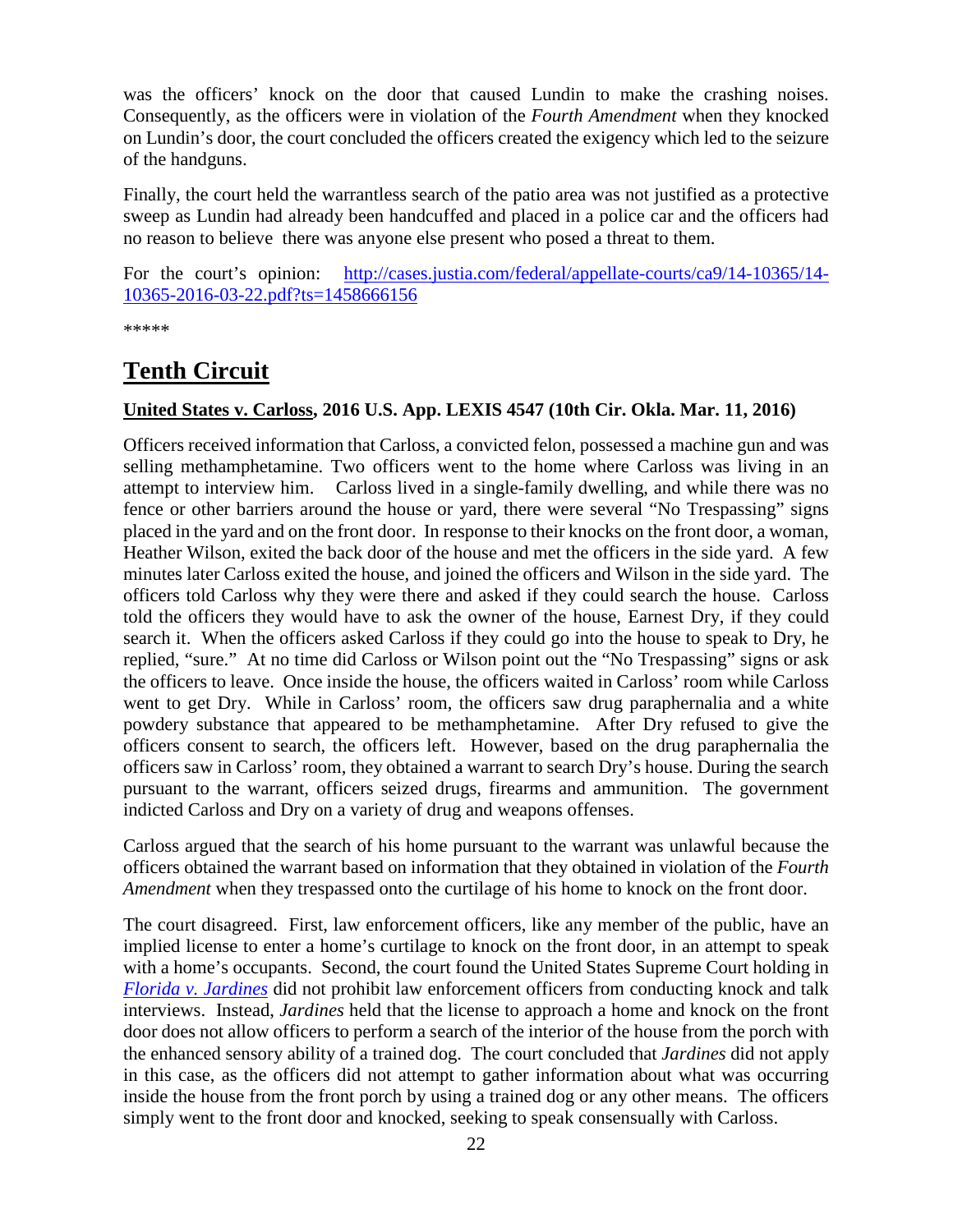Third, the court noted that it is well established that "No Trespassing" signs do not prohibit law enforcement officers from entering privately owned "open fields." As a result, the officers were entitled to enter any part of the yard that might be considered "open fields." Concerning the "No Trespassing" sign that was on the front door of the home, the court could not find any authority supporting Carloss' claim that a resident can revoke the implied license to approach his home and knock on the front door by posting a "No Trespassing" sign on it. As a result, the court held the presence of a "No Trespassing" sign, by itself, cannot convey to an objectively reasonable officer, or a member of the public, that he cannot go the front door and knock, seeking to speak consensually to an occupant.

Finally, the court held that Carloss voluntarily consented to the officers following him into the house. The officers were dressed in plainclothes, never drew their weapons and they never touched or threatened Carloss in any way. In addition, Carloss was aware that he could refuse the officers' request because he had just declined to give the officers broader general consent to search the house when he told the officers they would have to ask Dry for permission to do that.

For the court's opinion: [http://cases.justia.com/federal/appellate-courts/ca10/13-7082/13-](http://cases.justia.com/federal/appellate-courts/ca10/13-7082/13-7082-2016-03-11.pdf?ts=1457719342) [7082-2016-03-11.pdf?ts=1457719342](http://cases.justia.com/federal/appellate-courts/ca10/13-7082/13-7082-2016-03-11.pdf?ts=1457719342)

\*\*\*\*\*

#### <span id="page-22-0"></span>**United States v. Mendoza, 2016 U.S. App. LEXIS 5597 (10th Cir. Okla. Mar. 25, 2016)**

A state trooper stopped Mendoza for speeding. Mendoza drove a half mile before pulling over, and the trooper noticed food and trash in the passenger seat, suggesting that Mendoza had been trying to avoid stopping on the way to his destination. In addition, Mendoza appeared to be nervous and was visibly shaking when he handed his driver's license to the trooper. After the trooper recognized the car was a rental, he asked Mendoza for the rental agreement, but Mendoza mistakenly gave him his insurance document before handing him the rental agreement. When the trooper asked Mendoza about his travel plans, he realized what Mendoza told him was inconsistent with information contained in the rental agreement. The trooper issued Mendoza a written warning, and as Mendoza was preparing to leave, the trooper asked him, "Can I ask you a question?" Mendoza agreed to speak with the trooper and eventually gave the trooper consent to search his car. The trooper asked Mendoza to wait in his patrol car and told him to honk the horn if he wanted the trooper to stop the search. In the meantime, a second trooper arrived to assist with the search.

The troopers found two ice chests in Mendoza's car, one in the trunk and one in the back seat. They opened the ice chest from the trunk and found that it contained wrapped fish and shrimp. The troopers also noticed the chest showed signs of tampering. First, one of the hinges was broken and the lip of the inner lining was partially separated from the outer shell. Second, one screw was missing while several others looked as if they had been taken in and out multiple times. In addition, the troopers knew that smugglers sometimes use seafood to mask the presence of drugs. After removing the seafood and placing it on the ground, one of the troopers used an upholstery tool to pry the inner and outer liners farther apart. As he separated the liners, the trooper saw that the lining contained spray foam that did not originally come with the ice chest. When he pried the lining farther apart, the trooper saw the corner of a black, taped bundle. The trooper had encountered similar bundles in the past containing drugs. The trooper tore open the outer lining of the chest and found 13 bundles containing marijuana. The trooper